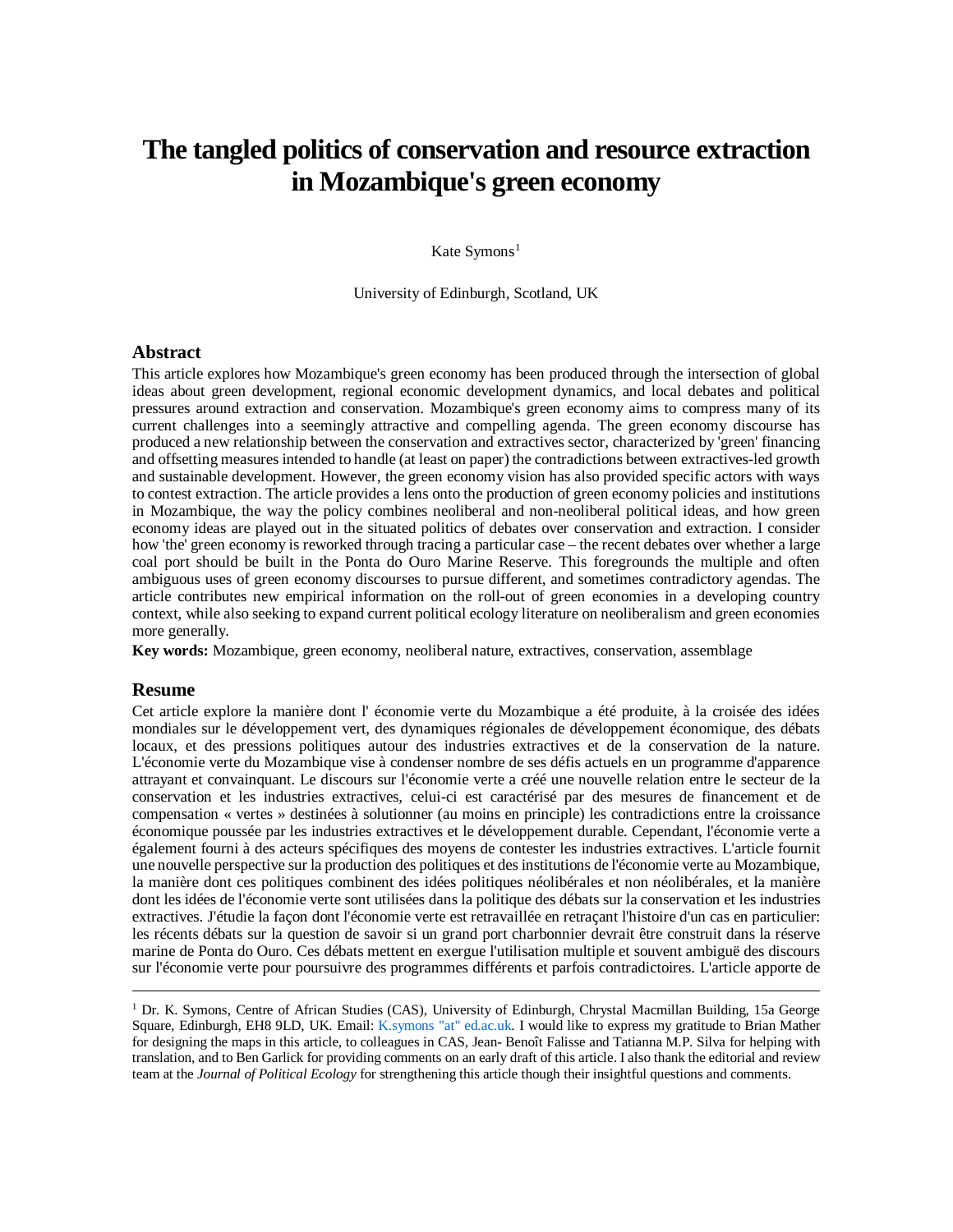nouvelles informations empiriques sur le déploiement des économies vertes dans le contexte de pays en développement, tout en cherchant également à élargir le corpus de la littérature en écologie politique sur le néolibéralisme et les économies vertes en général.

**Mots clés:** Mozambique, économie verte, nature néolibérale, industries extractives, conservation, assemblage

#### **Resumo**

Este artigo explora como a economia verde de Moçambique foi produzida através da interseção de ideias globais sobre desenvolvimento verde, dinâmicas de desenvolvimento econômico regional e debates locais e pressões políticas em torno da extração e conservação. A economia verde de Moçambique pretende reduzir muitos dos seus desafios atuais a uma agenda aparentemente atrativa. O discurso da economia verde produziu uma nova relação entre o setor de conservação e extrativismo, caracterizado pelo financiamento "verde" e pela compensação de medidas destinadas a lidar (pelo menos no papel) com as contradições entre o crescimento extrativista e o desenvolvimento sustentável. No entanto, a visão da economia verde também forneceu a certos atores maneiras de contestar a extração. O artigo analisa a produção de políticas e instituições de economia verde em Moçambique, a forma como a política combina ideias neoliberais e não-neoliberais, e como as ideias da economia verde se desenrolam na política dos debates sobre conservação e extração. Eu examino o modo como a 'economia verde é reconstruída através do estudo de um caso particular - os recentes debates sobre a construção de um grande porto de carvão na Reserva Marinha da Ponta do Ouro. A questão evidencia os usos múltiplos e muitas vezes ambíguos dos discursos sobre economia verde que podem fundamentar agendas diferentes e às vezes contraditórias. O artigo contribui para a geração de um conhecimento empiríco novo sobre a expansão das economias verdes no contexto de um país em desenvolvimento, enquanto colabora para o aprofundamento da literatura sobre ecologia política sobre o neoliberalismo e as economias verdes.

**Palavras-chave:** Moçambique, economia verde, natureza neoliberal, extrativismo, conservação, assemblage

## **1. Introduction**

To produce a commodity is the work of the translator, the diplomat and the power crazed magician (Tsing 2005: 51-52).

In 2012, Mozambique launched its Green Economy Roadmap at Rio20+, and declared green capitalism as "the future that we, Mozambicans, want [and] the future that the rest of humanity dreams about" (then-President of the Republic of Mozambique, Armando Guebuza, quoted in WWF press release, WWF 2012a). Green economy policies have been presented by major donors and development institutions as a solution to ensure environmental protection, socially equitable outcomes and economic growth in developing countries, claiming to be "pro-growth, pro-jobs, and pro-poverty-reduction" (UNEP 2011: 6-7). Green economy discourses have also attracted the attention of political ecologists, who theorize green economies as a way of creating and institutionalizing ways to greenwash ecological contradictions, and profit from new so-called green products and services. Green economies privilege a view of nature as natural capital, in which development goals can be met through simultaneously exploiting and protecting a country's natural resource base. They are often viewed as contradictory, displaying the "core fantasy of neoliberal environmental governance whose 'purpose' obfuscates the impossibility of succeeding in the reconciliation of ecological sustainability with longterm economic growth" (Sullivan 2017: 231). Consequently, green economies are viewed by political ecologists as deepening the neoliberalization of nature through conjuring new 'green' commodities.

However, while there have been several analyses which focus on the construction of the green economy as a discursive truth regime, there has been less attention from political ecologists on how these policies have actually been adopted and reworked in particular national contexts (Buseth 2017; Vladimirova 2017). This article seeks to expand current debates in political ecology by exploring the construction and mobilization of Mozambique's green economy, as mediated through its contentious resource politics. In Mozambique, the green economy has taken on distinct characteristics which reflect the country's historic and contemporary political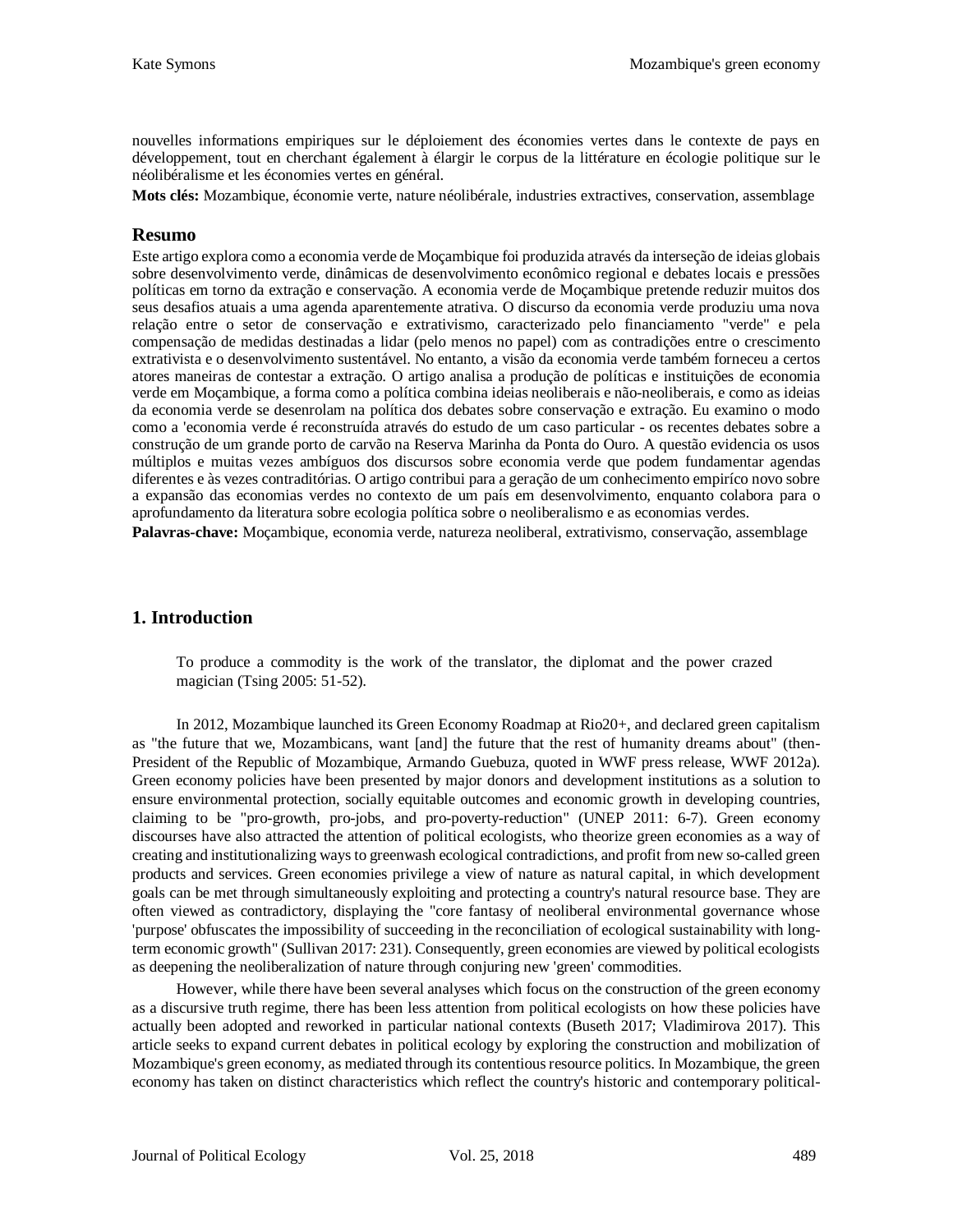economic context, and is mobilized in different ways in national development debates. The strategy has been presented as a way to help Mozambique manage its extractives-led growth in ways which protect and even enhance its natural environment, an appealing 'fix' where conservation and extraction are in conflict. However, Mozambique's green economy also departs from neoliberal orthodoxy in some respects, and has also been reworked in specific circumstances in ways which contest some of its original goals. The research goal guiding this article is, therefore, to consider whether the neoliberal nature literature is sufficient to understand the emergence, shape and mobilization of Mozambique's specific green economy. The article contributes new empirical information on the roll-out of green economies in developing country contexts, while also seeking to expand current political ecology literature on neoliberalism and green economies more generally.

I expand on current theoretical approaches to the green economy, which often draw on neoliberal nature critiques by using Tania Murray Li's conceptualization of assemblage as political practice, to explore how Mozambique's particular green economy is constructed (Li 2007, 2014). Conceptualising the green economy as an assemblage draws attention to the political work that is done to frame development and environmental problems in Mozambique, and the ways in which the green economy holds together many contested ideas into an agreed intervention (Li 2014; Tsing 2005). This article considers how this work is conducted, what problems Mozambique's green economy purports to solve, and in whose interests. Conceptualizing Mozambique's green economy as assemblage facilitates a move away from a totalising or hegemonic "march of triumphal green capitalism" (Fairhead *et al.* 2012: 254), and explores aspects of green economy politics which are not often foregrounded in recent political ecology work on the subject.

The article begins by setting out research context and methods, and current theoretical framings of the green economy, highlighting literatures from development anthropologists which help expand current political ecology thinking. I then discuss the three 'uses' of the green economy in Mozambique: The **first** use is as national development vision. There are significant aspects of Mozambique's strategy that attempt to rework neoliberal development models, for example, in its focus on large-scale public spending on major infrastructure, and its explicit commitments to ecologically and socially beneficial development delivered through modifying the behavior of the market through the state. These, I suggest, can be traced through to Mozambique's postindependence claims about natural resources and development, along with current pressures to manage debt while meeting national development ambitions. The **second** is as ecological fix for extractives-led development, driven by major donors like WWF Mozambique. This assessment is broadly in line with current political ecology work which emphasizes the neoliberal aspects of the global green economy discourse.

**Finally**, using the example of the contested Techobanine port complex, proposed for the Ponta do Ouro Partial Marine Reserve, I explore how some conservationists have mobilized the green economy discourse to oppose this specific extractives-led project. The actors I describe used green economy ideas in highly strategic ways to contest Mozambique's extractive agenda, even as the strategy is intended to make conservation and extraction more compatible. I conclude by reflecting on how Mozambique's green economy is an attempt to deal with multiple contradictions in its contested resource politics, and the questions this raises for future political ecology work in researching the situated politics of conservation, extraction, and green development.

# **2. Research methods and context**

The article is based on six month's field work conducted late 2013 and early 2014, based in the Ponta do Ouro Partial Marine Reserve (PPMR) in the Lubombo Trans-frontier Conservation Area, and in Maputo where many of Mozambique's national government and donor organisations are based. I conducted 42 semi-structured interviews across donors, government officials (including senior officials from the following organisations: ANAC, National Administration for Conservation Areas (*Administração Nacional das Areas de Conservação*); MICOA, Ministry for Coordination of Environmental Affairs (*Ministério para a Coordenação da Acção Ambiental*) and MITUR, Mozambican Ministry of Tourism). I interviewed conservation professionals from those NGOS discussed in the article, PPMR reserve officials, reserve management from other national parks in Mozambique, civil society organization members, international donors and community members in the PPMR conservation area. I also conducted subsequent telephone and Skype interviews with key informants throughout 2015 and 2016. I attended a Conservation Policy in Mozambique workshop held in Maputo on 22-24 April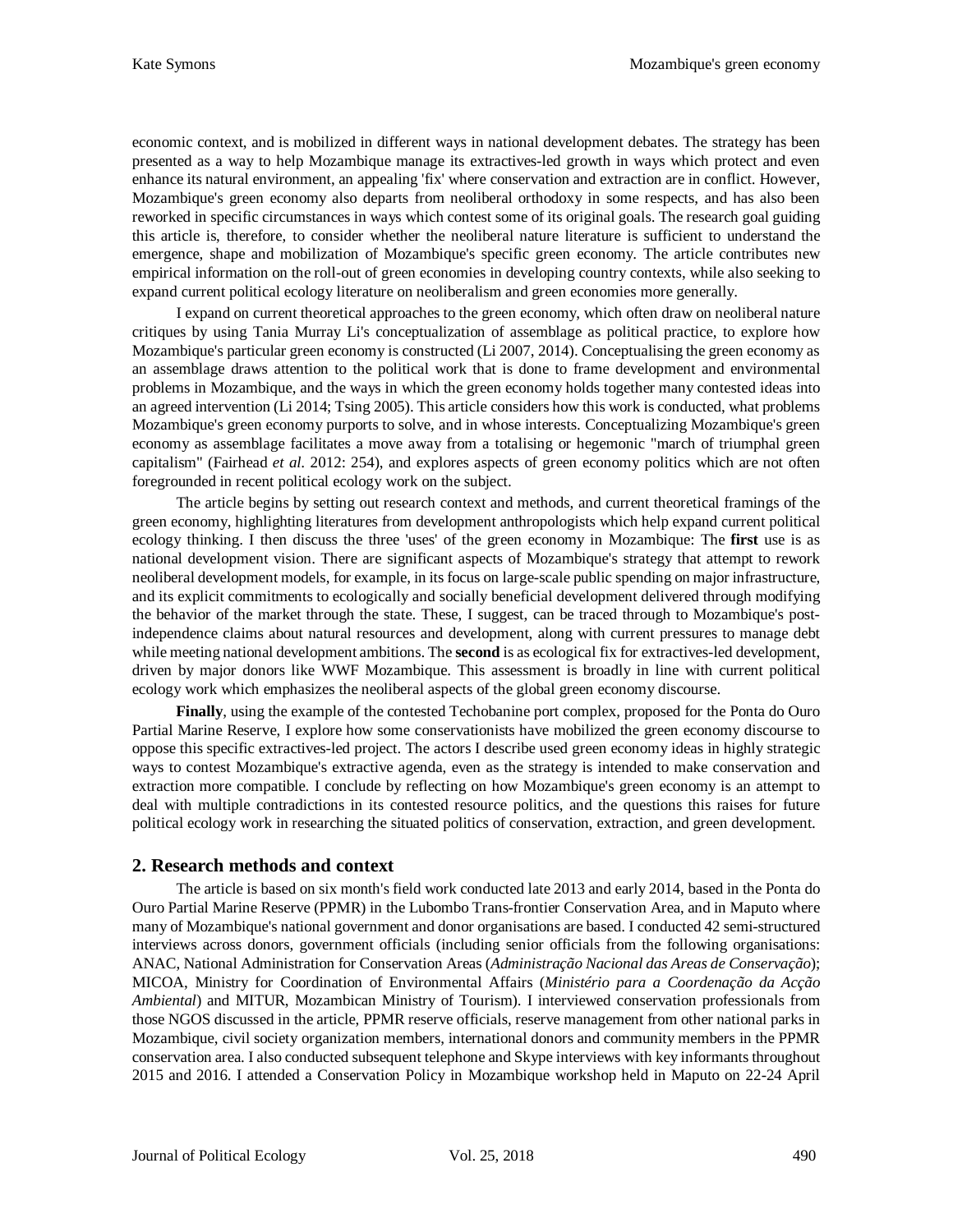2014, organized by USAID and attended by several government officials and conservation professionals. This event provided an opportunity to see how economic development, conservation, and resource politics were produced and debated. I follow Corson, MacDonald and Neimark who "situate international conferences as critical moments in the production of hegemonic environmental discourses" (2013: 11), but also draw on Tsing (2005), who suggests that such events throw light onto how such apparently hegemonic discourses are contested and re-assembled through being negotiated in particular contexts. Finally, I analyzed green economy documents and conservation regulatory reforms, and followed the rumours and speculation about the Techobanine port through various media outlets and email contact with the PPMR reserve management (AfDB 2011; Government of Mozambique 2012a, 2012b, 2013).

The PPMR is a 650km<sup>2</sup> mixed-use marine reserve which stretches for 300 coastal kilometres from St Lucia in South Africa to Maputo Bay in Mozambique. The park forms part of a larger trans-frontier conservation area (TFCA), the Lubombo, which combines five land and coastal reserves across Mozambique, Zambia and South Africa into a single park. The Lubumbo and the PPMR were proposed and are managed by the Peace Parks Foundation (PPF) which promotes TFCAs throughout southern Africa. The PPMR and the Lubombo are shown in Figure 1. TFCAs promise a 'triple-win' development formula of regional biodiversity protection, economic growth and political co-operation, exemplifying many of the central tenets of neoliberal green development (Büscher 2013). The PPMR aims to support sustainable development for Mozambique through this kind of conservation-led economic regeneration, particularly through community incentives such as a community lodge and through conservation-led tourism. This model is presented as offering a long-term vision for Mozambique in contrast to the present Frelimo emphasis on industrial development and extractives.

In contrast to the PPF's vision, there is a rival plan for the area. It is also envisaged as an industrial hub complete with a deep water port to facilitate investment in mining, logistics and industry, supported by prominent politicians in Zimbabwe, Mozambique and Botswana. The Techobanine Port proposals are part of a proposed US\$600m rail project to export coal and other goods from landlocked Botswana through Mozambique (Macauhub.com September 2016). Rumours of a port at Technobanine date from colonial times, but have never materialized and rumours have come and gone. The designation of the PPMR and its incorporation into the Lubombo was supposed to quash rumours for good. However, speculation about the port resurfaced in 2010, and again in 2016 and 2018, and the situation has remained extremely uncertain. For a period there were good reasons to consider that the port may not be financially viable: Botswana's coal industry hit technical difficulties in 2015, while also facing the impact of a global slowdown in demand for coal and the Paris Declaration of the same year which discouraged futher development of coal infrastructure. However, the port was revived again in April 2018, along with the rail scheme which would link Francistown in Botswana and Bulawayo in Zimbabwe with the new port at Techobanine. This time, the scheme is couched in terms of regional trade, and has attracted high-profile supporters from Zimbabwe, Botswana and Mozambique. It is significant that port plans were revived immediately after Botswanan President Mokgweetsi Masisi and President Emmerson Mnangagwa of Zimbabwe assumed office in April 2018 and November 2017 respectively. Botswana's outgoing President, Ian Khama was a known supporter of the rail and port proposals, and President Masisi has reiterated this support (Southern Times [2](#page-3-0)018). The port's main Mozambican proponent, General Jacinto Veloso<sup>2</sup>, is an influential former Frelimo security minister who claims to own some of the land in which the port complex is proposed (interview with Mozambican NGO, Maputo, 26 April 2014). Media articles have publicised various announcements throughout 2012-2018, most recently in April 2018, when several outlets reported that the governments of Mozambique, Botswana and Zimbabwe met to renew interest in the port proposals and the accompanying rail development (Club of Mozambique April 2013; May 2016; April 2018). One informant claimed to know about secret meetings conducted between the Ministry of Transport and Commuications and Veloso in order to secure land rights for the port as early as 2012, and characterised the individuals present as a Frelimo cartel behind the development. While it may be that the port has finally found its political moment

<span id="page-3-0"></span><sup>&</sup>lt;sup>2</sup> Veloso has several business interests in the extractives sector including Pathfinder Minerals which exports substances used in ceramics, and was recently controversially linked to the UK Conservative Party via former Africa Minister, Henry Bellingham (The Telegraph, November 2014).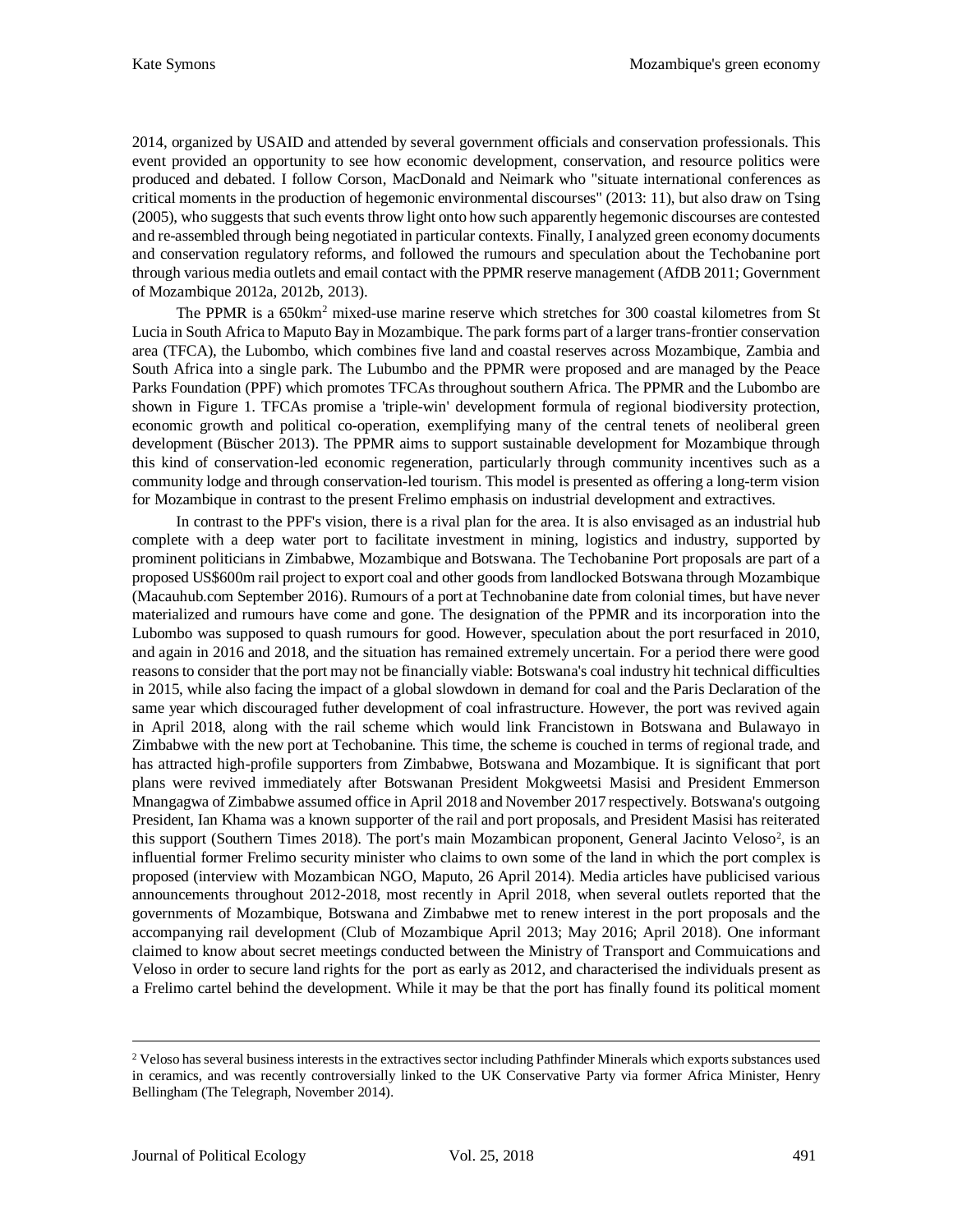

thanks to recent regional geopolitical shifts, the history of contestation by conservationists against the port demonstrates the uses of green development ideas in the specific Mozambican context.

Figure 1: Map of the Lubombo Trans-frontier Conservation Area. Map designed by Brian Mather.

The two visions for the PPMR are on the face of it, are deeply contradictory, but as scholars of neoliberal nature have theorized, green development attempts to fix the fundamental contradiction produced by extractive capitalism by creating new opportunities for 'green' capitalist expansion. Mozambique's new green economy policies could allow the port could be constructed, provided developers offset the damage elsewhere. Yet, in 2016, the PPRM reserve management contested the port proposals by reworking claims about green development to challenge the government's extractives agenda, securing a UNESCO designation which is a significant obstacle to any major port in the area. This case provides a focal point to understand how how green economy ideas are being institutionalised and reworked to support particular government and donor agendas, as well as giving first-hand insights into how conservationists mobilise green economy discourses in a contested scenario.

# **3. Theorising the green economy**

Financialization has become a mainstream response to environment crises. 'Greening the economy' forms a dominant policy strategy in major environmental institutions, several states and donors, replacing the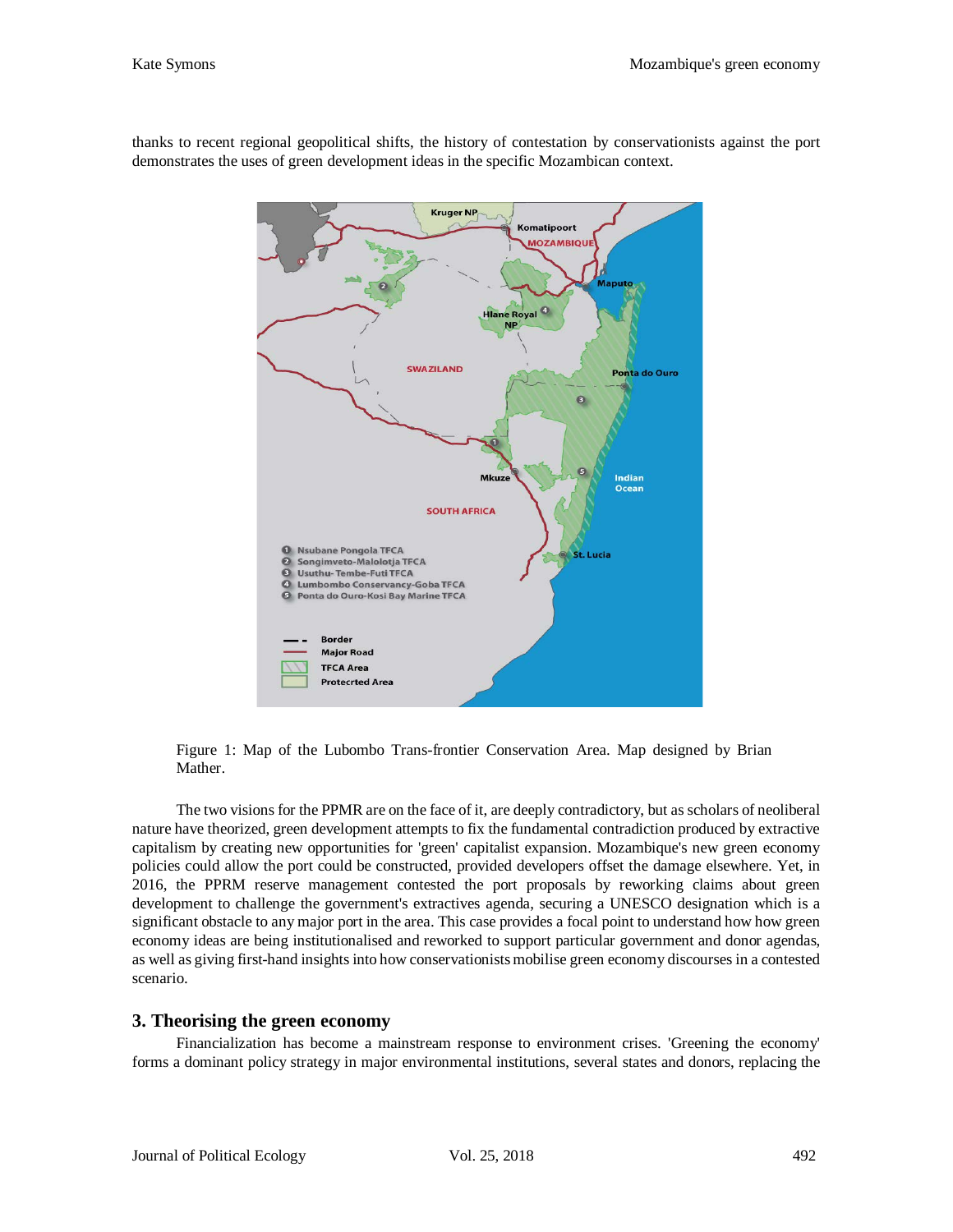sustainable development discourses of the Rio 1992 conference and initiatives (Brand 2009). The United Nations Environment Program (UNEP) defined a green economy as follows:

In its simplest expression, a green economy can be thought of as one which is low carbon, resource efficient and socially inclusive. In a green economy, growth in income and employment should be driven by public and private investments that reduce carbon emissions and pollution, enhance energy and resource efficiency, and prevent the loss of biodiversity and ecosystem services. (UNEP 2011: 1)

The Organisation for Economic Cooperation and Development (OECD 2011: 9) places a similar emphasis on economic growth, stating that "green growth means fostering economic growth and development while ensuring that natural assets continue to provide the resources and environmental services on which our well-being relies". The World Bank suggests that "green growth is about making growth processes resourceefficient, cleaner and more resilient without necessarily slowing them" (Hallegatte *et al*. 2011, cited in Resnick, Tarp and Thurlow 2012: 217). Green economies are thus thought to be particularly relevant to developing countries, and in such contexts emphasise reworking environmental governance by reframing natural resources as sources of economic growth (Nhamo 2013). Green development advocates suggest that capital and donor investment in developing countries can turn away from 'unsustainable' development like fossil fuel extraction and unsustainable forestry, towards strategies like conservation-based tourism, bioprospecting and payments for ecosystem services (Huberman 2010).

While green economy strategies invoke the 'win-win' between economic development and positive environmental outcomes familiar from sustainable development discourses (see World Commission on Environment and Development 1987), the green economy does not simply repackage historic ideas. Rather, new techniques and policies are considered necessary to refine neoliberalism in the face of previous crises (Bakker 2010; Peck 2010). The green economy is the latest policy innovation in ecological modernization, and altered successor to the sustainable development discourses of the 1980s, 1990s and 2000s (Adams 2017; Davidson 2012; Sullivan 2017; Wanner 2015). The key hoped-for corrective at the heart of green economy thinking is to make preserving rather than degrading nature valuable within the capitalist system by decoupling economic growth from the exploitation of ecologies. For its advocates, the green economy offers a way to recognize and mitigate the long-term negative social and ecological implications of standard capitalist growth (P. Ferguson 2015). This goal underpins a growing number of concrete green economy policies and strategies that are rolling out in diverse contexts, including South Africa, the United States, Mozambique, Tanzania, Greece and Russia (Buseth 2017; Death 2014; Resnick, Tarp and Thurlow 2012; Siamanta 2017; Vladmirova 2017; Wanner 2015).

Green economy policy initiatives often include the construction of markets, such as trading in carbon emission privileges or rewarding the protection of ecosystems through payment schemes. They also encourage the private sector to invest in ecologically-friendly schemes. The goal is to reframe capitalism from a cause of ecological depletion to a source of effective response (Nhamo 2013; OECD 2011; UNEP 2011; WWF 2015). However, scholars argue that this fundamentally misinterprets capitalism, which undermines social and ecological conditions, and consequently argue that green economy strategies serve three goals:

- to 'green wash' the conventional exploitation and commodification of nature
- to provide new opportunities to accumulate through 'green' products and services
- and to shut down more progressive or sustainable alternatives (Moore 2015; Sullivan 2017; Turhan and Gündoğan 2017)

One area singled out for critique is the deepening and extending of linkages between conservation institutions and the private sector, particularly the extractives industry. Adams (2017) reports a growth in formal partnerships between the mining sector and conservation bodies such as The International Council on Mining and Metals (ICMM), which claims to "integrate mining and biodiversity conservation" (ICMM 2004).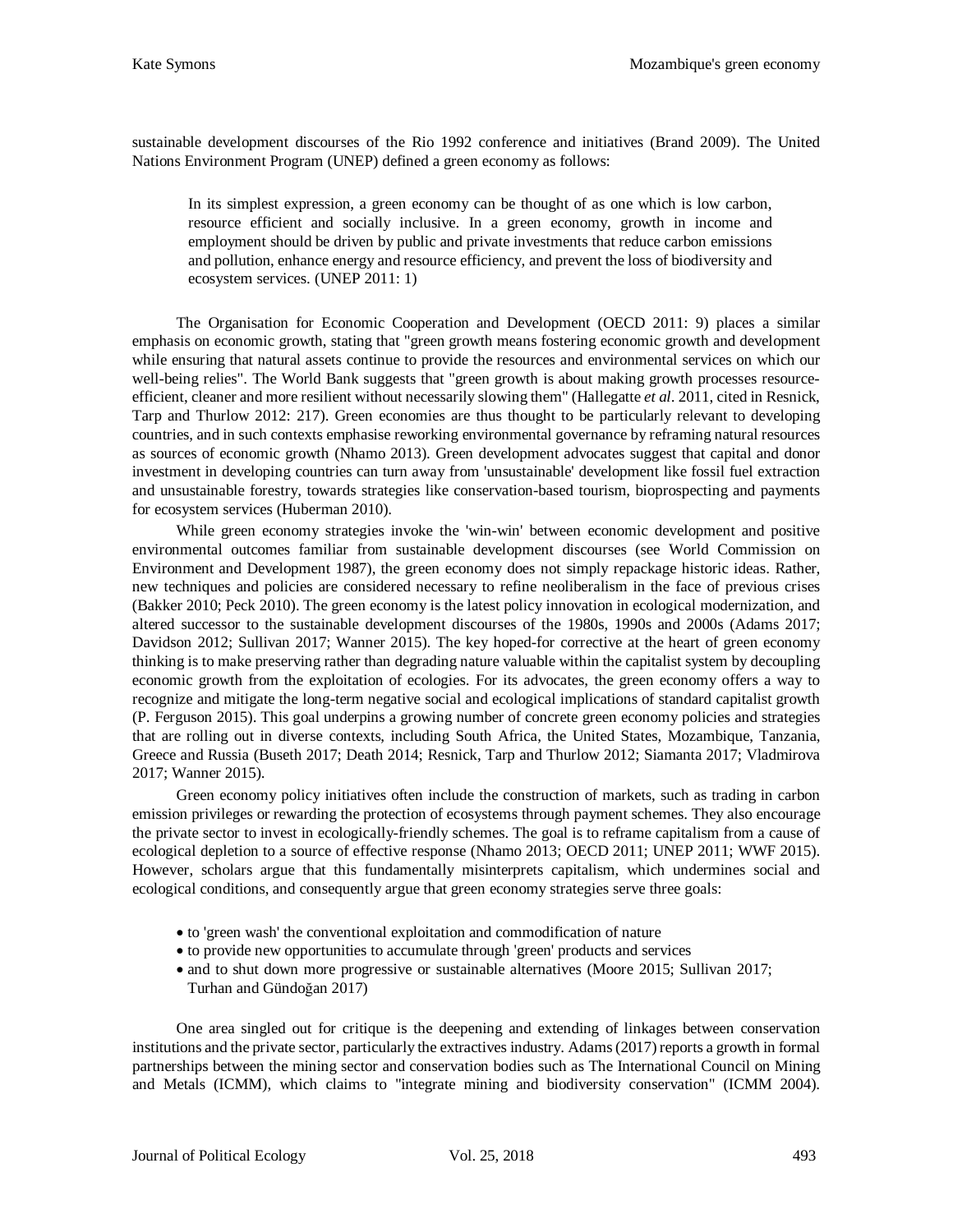Increasingly, conservation organisations are willing to "share platforms, board membership, and apparently values with corporations" (Adams 2017: 244; see also Büscher and Davidov 2013; Ramesh and Rai 2017). The benefits to industry, Adams argues, are obvious, as links with conservation organisations provide mitigation for ecologically exploitative activities, usually in the form of biodiversity offsetting. However, while the benefits to conservation may be clear in the short term (in the form of increased funding and influence), the long term consequences are the material and ideological restructuring of conservation to work in the interests of capital. Adams (2017: 243) characterizes this as a pact with the devil in which long-term conservation goals are sacrificed on the altar of short-term pragmatism.

Scholars have recently acknowledged the tension between theorizing *'the'* green economy as a coherent and singular policy approach to development, and they have pointed out variegations in actually existing green economies (Cavanaugh and Benjaminsen 2017; Death 2014). In a review of 24 green economy policies, Bina (2013) identifies a spectrum between the 'almost business as usual' approach suggested by the European Commission which simply amounts to including green products and services in economic plans as a way of stimulating existing economies, to a much more radical 'all change' philosophy, in which economic growth is replaced by degrowth and the use of alternative indicators such as human well-being, pursued by bodies such as left-leaning think tank The New Economics Foundation and others. Tienhaara (2014: 194) also notes significant variations among green economies which amount to "different visions of an ideal capitalist society." These include:

- 'green new deal' formulations based on shifts to low economic growth
- investment in renewable energy
- some carbon trading and pricing and regulation of financial sector
- 'green stimulus' philosophies which adopt a 'green growth' perspective based on using technologies and financialization to provide new opportunities for growth
- and, full-blown 'green economies' which add further financialization measures such as natural capital accounting and measures to make biodiversity conservation a contributor to growth.

For example, Wanner (2015) describes how the green economy in the United States represents a departure from 'business as usual' neoliberal capitalism by acknowledging that continued neoliberal growth has been responsible for ecological crises, and urging a change in economic doctrine to include the state control of markets and limitations to the free movement of capital in the interests of solving social and ecological problems. The US version also suggests large-scale government and private investment into projects and infrastructure, which is not in keeping with the ideology of small-government, free-market neoliberalization. In short, there are good reasons to reject the automatic shorthand adopted by some political ecologists which run together significantly different policy initiatives into *'the'* neoliberal green economy, and pay close attention to different policy plans and discourses in different contexts.

Nevertheless, much of the recent political ecology work on the green economy work tends to end up in the same place, politically speaking. The politics of the accounts of neoliberal nature and green capitalism discussed above are often rooted in what development anthropologist Ferguson (2015: 31) calls "the politics of the anti", focused solely on seeking out and condemning examples of neoliberal policy development – "the necessary and nefarious presence of a sinister 'big Leviathan' known as neoliberalism." Ferguson highlights the shortcomings of this research agenda in two ways. **First**, in seeking out and denouncing examples of neoliberal policy development, scholars are in danger of leaping to normative conclusions without further considering the functions that green economy ideas might have in wider political economies. This risks missing the ways in which ideas which may be neoliberal at a policy level can be mobilized by a variety of different actors to achieve goals that are not necessarily those intended at the outset, and which can contest or rework the original policy intentions. **Second**, the overwhelming critical attention on neoliberalism fails to attend to non-neoliberal political ideologies and practices which are also playing important roles in development. A similar point has been made by Karen Bakker (2009), who suggests that the analytic of ecological fix presumes that the sole purpose of neoliberal nature policies is to maximize profit or mediate tensions in a capitalist system. However,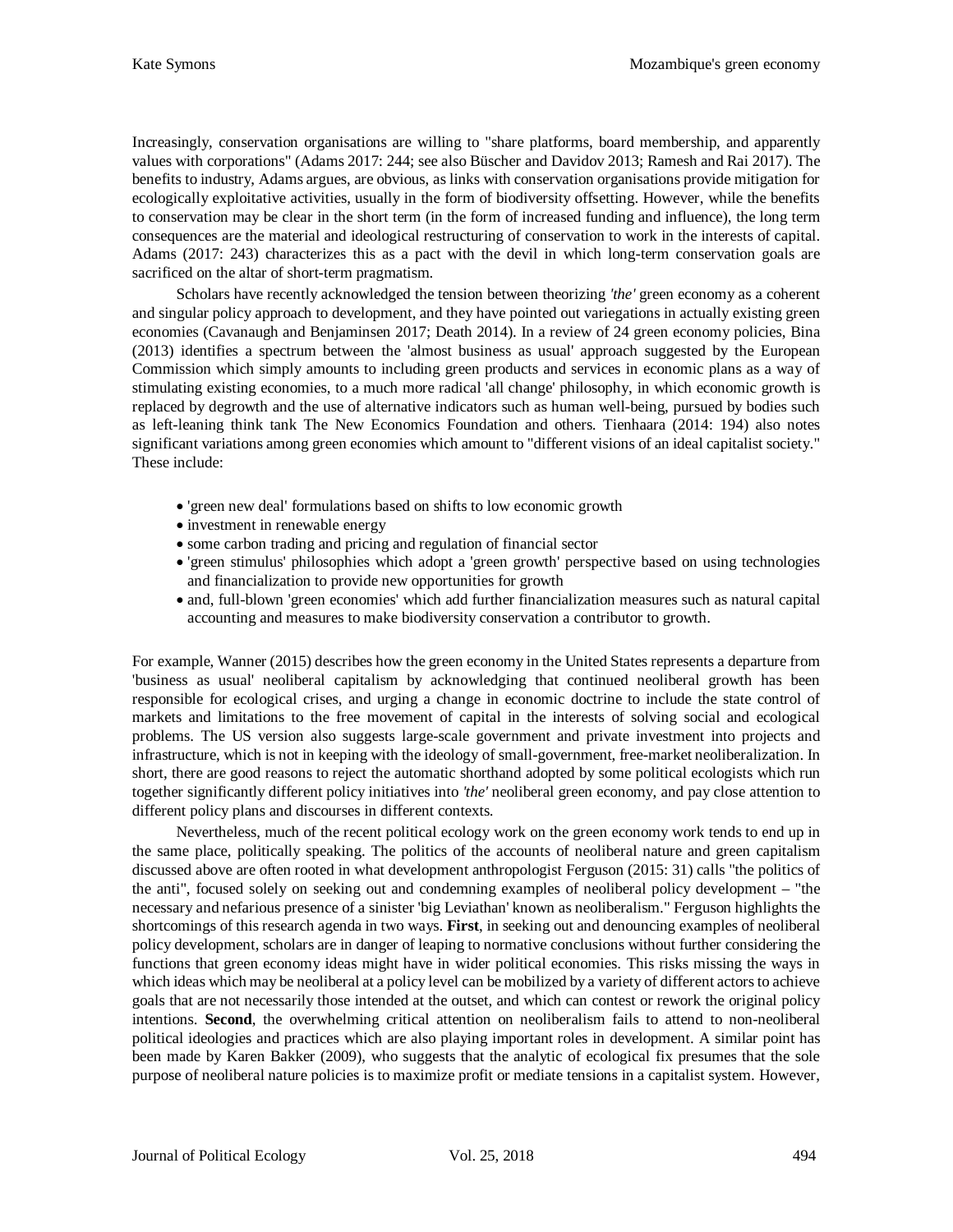as she argues (2009: 1783) there are a "broad array of goals - political, social, cultural, and environmental which both drive and mediate the neoliberalization of nature………which often have a tangential and uneasy relationship with neoliberal projects." Ferguson and Bakker reinforce empirical work, discussed above, which distinguish between several actually-existing green economies and neoliberal orthodoxy. In short, a political focus on the politics of the anti misses the ways that policies like Mozambique's green economy (which undoubtedly contains much that might be labelled neoliberal), nevertheless incorporates other political ideas, and can be mobilized in multiple ways. And, an analytical focus which privileges the ecological fix may miss the way that neoliberal policies sit alongside other development discourses and visions.

Assemblage theory helps to develop Bakker's and Ferguson's critiques. Assemblage is an active process "to direct, conduct and intervene in social processes to produce desired outcomes and avert undesirable ones" (Li 2007: 264). It produces an "identifiable terrain of action and debate", in which a number of actors work together to organise social worlds and direct actions towards a particular social outcome (Li 2007: 266). Mozambique's green economy can be seen as a specific terrain of action and debate, in which the interests of different audiences are united under an agreed world view and set of actions. Li also draws attention to contingency in an assemblage, whereby "elements are drawn together at a particular juncture only to disperse or realign, and the shape shifts according to the terrain and angle of vision" (Li 2007: 265). Initiatives like *'the'* green economy are tenuously and contingently brought together through encounters between actors who have their own political goals and accumulation strategies, who adopt claims and counterclaims based on particular ideas of development, and who work hard to maintain a world view in the face of tension and friction (Tsing 2005). As such, globalized and internationalist ideologies are locally reconfigured according to contextual political debates and needs (Buseth 2017). Green economy policies help actors negotiate particular forms of social, institutional and political life (even as they appear discursively as a form of direct financial accumulation or ecological fix). An assemblage analysis has much to offer political ecologists of the green economy, providing a way of acknowledging the situated politics of specific green economies, and the multiple and pragmatic ways that neoliberalization processes can be shaped, contested and mobilized by a variety of actors. With this in mind, I move now to explore the dynamics which are assembling Mozambique's particular green economy.

# **4. Assembling Mozambique's green economy**

In the following discussion, I explore the multiple challenges which the green economy purports to solve, and the actors which are shaping and using the green economy to achieve particular political ends. I do not provide a chronological story of the introduction of the green economy, but rather draw out first its nonneoliberal aspects, then its neoliberal features and their uses, before returning to the case of the port to show how the ideas are mobilized.

#### *From donor darling to green economy star: a vision for a new Mozambique*

Since its emergence from conflict and its adoption of capitalism in 1991, Mozambique has been a site of policy experimentation by its domestic elites and by international donors and institutions (Harvey 2005; Sidaway and Power 1995) Throughout the the 1990s and 2000s, the country was celebrated as an example of the accomplishments of the Washington Consensus and trade-led development due to its comparatively high levels of growth and significant levels of foreign direct investment (Hanlon and Smart 2008). More recently, the country has intensified extractives-led and industrial development, leading to further scripting of Mozambique as an economic success story and investment frontier (Blanco Armas *et al.* 2014). Gas, coal, industrial fishing and agriculture, and other mega-projects are booming across the country, and growth rates averaged 7 per cent per year between 2008 and 2015, largely as a result of the coal, heavy industry and largescale agriculture sectors. The recent discovery of globally significant amounts of natural gas in its northern waters in 2010 led to celebrations of Mozambique as one of Africa's "new investment frontiers" (Vines 2013: 1).

However, the success story narrative has consequently looked increasingly fragile of late. Ruling party Frelimo (The Mozambique Liberation Front, *Frente de Libertação de Moçambique*, which has been in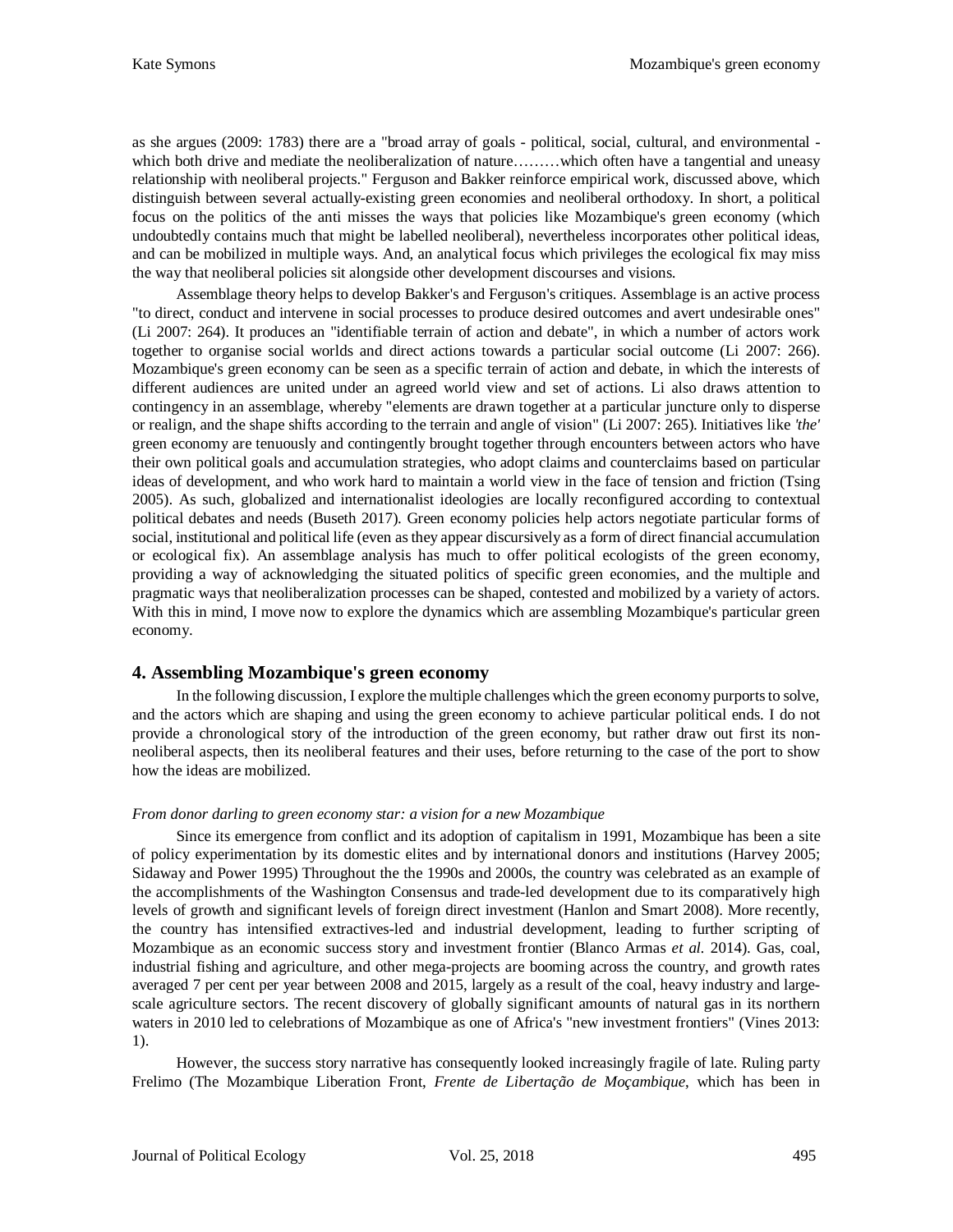government in Mozambique since handover of power from Portugal in 1974) is viewed by many as seeking to rapidly expand Mozambique's extractives sector, regardless of social or ecological costs, in order to serve private accumulation rather than national interest (Castel-Branco 2014; Hanlon, 2016; Kirshner and Power 2015). One informant described this as "a resource scramble amongst the elite" (interview with donor, 2 May 2014). Similarly, a Mozambican government official, discussing the country's governing party's view of conservation in the context of the resources boom described how ecosystems figure as "an afterthought", because "they [Frelimo] want economic growth at any price" (interview with MICOA, Maputo, 14 May 2014). Several recent projects, such as the controversial US gas company Anadarko's gas processing plant near Palma in the north have been the subject of opposition and contestation from communities, and critical voices from civil society observe a government pursuing an extractives agenda regardless of social or ecological outcomes (*Centro de Integridade Publica Mocambique* 2014; Santos *et al*. 2015). Hopes about greater public spending, promised by Frelimo, have recently been quashed by Mozambique's debt crisis of 2016, when the Government revealed that its public debt was US\$14 billion, approximately US\$2 billion more than had been reported. Public finances are being reworked to service the debt and make up a shortfall in promised capital spending on gas infrastructures, and some Frelimo members are urgently seeking new development narratives which will enable them to reshape the country's trajectory in favour of more broad-based development (Hanlon 2016). The green economy provides a way to do just this, and is being positioned as a vision for a "new Mozambique" which directly deals with the country's current challenges, enables it to learn from its past mistakes, and provides tangible economic benefits (interview with former Frelimo minister, April 2014).

Mozambique's green economy strategy is ambitious, with Mozambique heralded as one of Africa's "rising green economy stars" in 2013 (Nhamo 2013: 124). The strategy was initially published as the Green Economy Roadmap, launched at Rio20+ in 2012, and a subsequent Mozambique Green Economy Action Plan was approved by the Council of Ministers on October 15th, 2013. There is also a policy white paper and set of costs from the African Development Bank (AfDB) (2015), which represents a more extensive "attempt to incorporate green growth principles in national policy planning" (AfDB 2015: 60), as well as provide concrete policy prescriptions for distinct sectors, alongside a short statements and speeches by donors such as the WWF and the United Nations Development Programme (UNDP) (AfDB and WWF 2011; UNDP 2015). The strategy defines the green economy as follows:

A green economy is one which values and invests in natural capital – incorporates the Earth's assets (soil, air, water, ocean, flora and fauna) and all its ecosystem services into economic growth and social considerations. Ecosystem assets and benefits are essential for humanity, since they provide food, fiber (sic), water, health, climate stability, energy, amongst other essential services; and builds social capital which contributes to the eradication of poverty – establishes relations between persons, organizations, laws, and policies that promote equitable distribution of the benefits that come from the use of natural capital. (Government of Mozambique 2012a: 7)

As described in this definition, and discussed further in this section, significant parts of Mozambique's green economy policy strategy is based on neoliberal principles of natural capital mapping and the incorporation of ecosystem services into economic planning. The strategy also promotes payments for ecosystem services, and places a high priority on conservation-led tourism, along with, as discussed, enabling a closer relationship between the extractives sector and conservation. This is the "re-evaluation [of nature] in capitalist terms" characteristic of neoliberalism (Büscher *et al.* 2012: 4). However, the strategy also moves away from classic neoliberal orthodoxy of deregulation (as described by Brenner *et al*. 2010 and Castree 2008). It instead advocates restricting public spending in areas that reduce natural capital, and sets out tax incentives to stimulate the green economy market. It advocates large-scale spending (from donor, government and private sector investment) into transport, water, energy, urban development, land planning, agriculture, forestry and fisheries. Recent major gas discoveries in the north of the country, along with donor funding will facilitate the nationallevel investment into green economy projects and infrastructure (AfDB 2015). In this way, the green economy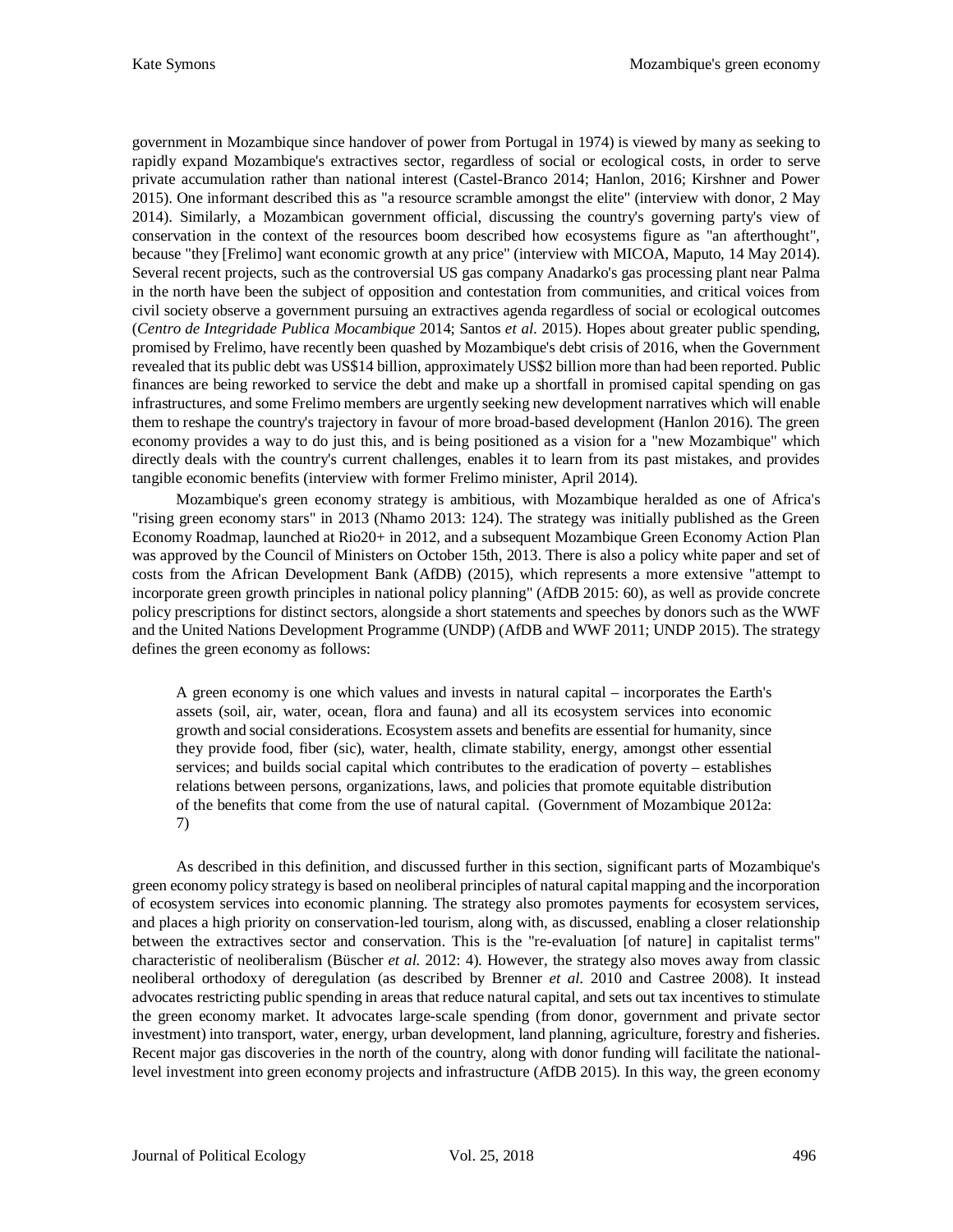is intended to address Mozambique's need for broad-based economic growth and job opportunities, a promise which has not been met by the conventional industrial and extractives sectors. This departure from neoliberal orthodoxy is significant; Mozambique's green economy vision consists of major investment across large-scale project-based infrastructure along with tax incentives and duties. This has more in common with Mozambique's historic enthusiasm for the creation of modern infrastructure throughout the country as promoted by independence Frelimo politicians, and contemporary politicians in their current enthusiasm for industrial megaprojects, than it does with small-government, free-market neoliberalism (Mondlane 1969). Recalling Tienhaara's (2014) typology of green economies, Mozambique's strategy encompasses characteristics from different types. It resembles green new deal formulations in its emphasis on measures like renewable energy which are intended to support the economic status quo. In its imagining of a strong investing state and 'carrot and stick' taxation policy, it undoubtedly acknowledges that unfettered markets cannot solve social and ecological challenges. At the same time, the strategy also incorporates 'green stimulus' ideas based on using technologies, investment and financialization to provide new opportunities for growth through new green products and services, along with measures to make biodiversity conservation a contributor to growth (what Tienhaara shorthands as full blown green economies). Mozambique's green economy is a hybrid of different visions.

To reflect briefly here, I draw once again from Ferguson (2015), who points out the other political registers which can be built in to policies that also contain neoliberal aspects. Mozambique's particular green economy vision re-introduces the idea that the state must control markets through active fiscal policy and heavy state investment. These ideas sit alongside conceptualizations of nature as best managed through market logic. We also see the addition of a temporal fix, in which the promise of a future post-extractive economy depends on the short-term financial stimulus offered by major gas discoveries. Mozambique's green economy must therefore be understood in terms of its particular political history and political economy, and the ways in which it compresses several problems currently experienced by Mozambique's political economy into a clear political strategy. I now turn to draw out its particular relationship with the extractives sector, and the ways in which Mozambique's green economy also contains policies which encourage the financialization of nature.

#### *Mozambique's green economy as a response to the extractives boom*

This section discusses how the nature financialization aspects of Mozambique's green economy have been driven by particular donors seeking a response to Mozambique's extractives boom. International NGOs and donors have been highly influential in Mozambique since the 1980s and early 1990s, providing the government with resources, policy and funding, and placing key personnel into government departments (Abrahamsson and Nilsson 1995). This has been particularly obvious in conservation, where NGOs and private philanthropists have been very active in promoting large scale conservation areas, motivated by the idea of Mozambique as a post-conflict arena in need of restoration back to an idealised former glory (Walker 2015). More recently, coinciding with Frelimo's intensifying pursuit of growth through heavy industry and resource extraction, some donors and NGOs have sought to position conservation as a key response to intensifying industrial and extractive development. This involves both protecting nature from development, but, crucially, also finding ways to benefit from it in ways which are aligned with the extractives sector (World Bank interview, Maputo, April 2014). Influence within government has been easily secured by large international donors and NGOs which have provided ways to align conservation goals with Mozambique's rapid industrialization. These include in particular WWF Mozambique, and the Green Economy Joint Programme (GEJP) which comprises the United Nations Environment Programme (UNEP), the United Nations Department of Economic and Social Affairs (UNDESA), the International Union for the Conservation of Nature (IUCN), USAID (which has a particular interest in biodiversity conservation), and the Peace Parks Foundation.

WWF Mozambique has been especially important to setting up Mozambique's green economy. A meeting between WWF Mozambique and the then President of the African Development Bank, Donald Kaberuka, in July 2011 in Tunis was a key point in the development of Mozambique's green economy strategy. Kaberuka who invited WWF to put forward partnership ideas on issues including "climate adaptation, mitigation, biodiversity and ecosystems, as well as the proposed Green Fund for Africa." At the meeting, the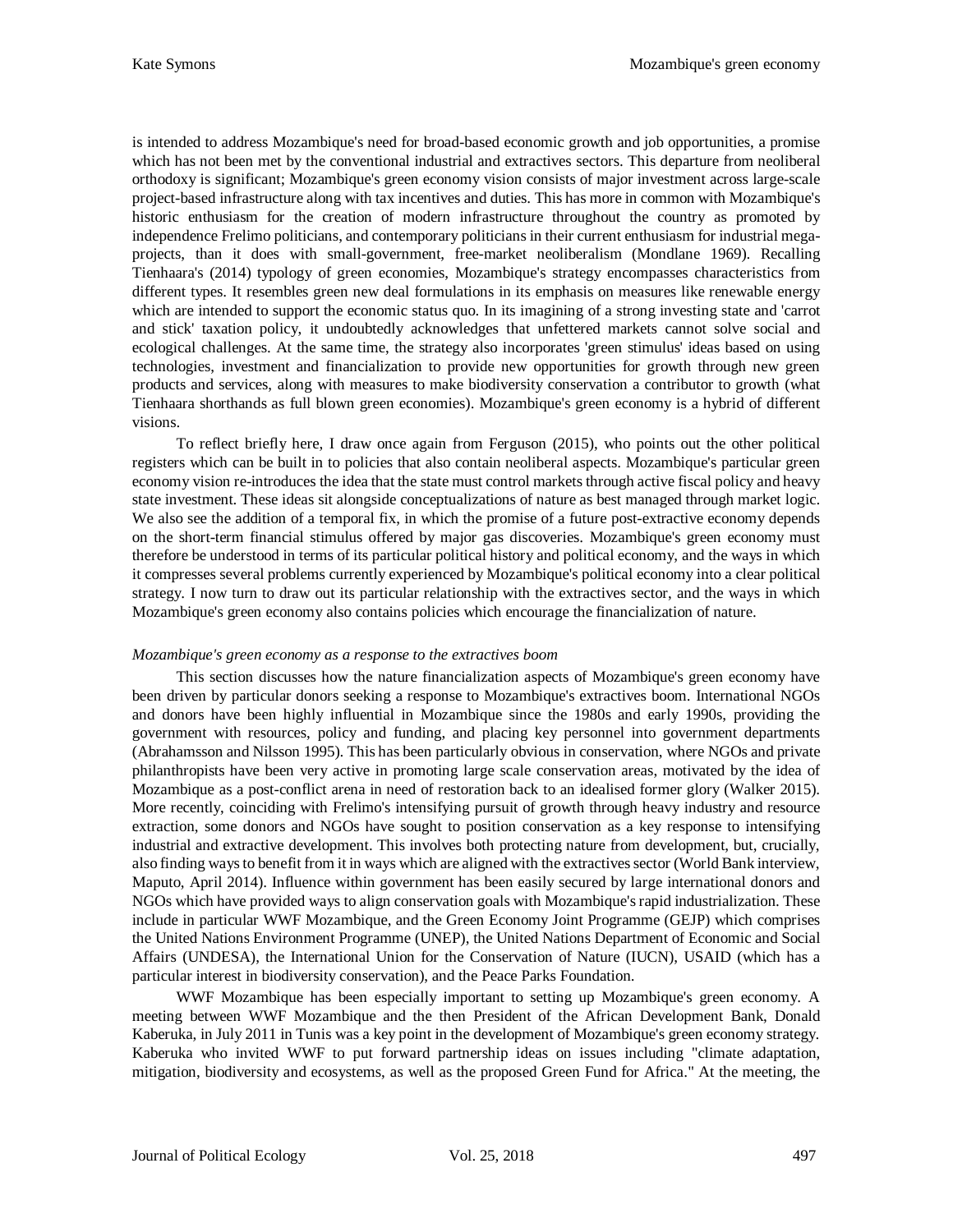AfDB "expressed the Bank's willingness to learn from the wealth of expertise of WWF" in pursuit of "the promotion of environmentally sustainable development" (AfDB and WWF 2011, no page). Mozambique's initial green economy policy roadmap was the product of a Green Economy Conference held in Maputo in April 2012, again initiated by WWF Mozambique. This regional conference aimed to link the strategies of Kenya, Tanzania and Mozambique, and largely reflected WWF's regional Coastal East Africa strategy (WWF 2012b, 2013).

One of the central planks of WWF's green economy vision is the idea of the compatibility between the extractives sector and green development, in line with global green economy discourses as well as local priorities (Huberman 2010). WWF argued that "new revenue to be generated by growing oil, gas and mineral extraction sectors can play a strong role in supporting sustainable development and the transition to a Green Economy" (WWF 2012b: 1). This introduced the idea that the extractives sector could provide financial contributions to support conservation to promote its corporate social responsibility programme and its social license to operate, a view which later became supported by other green economy players in Mozambique such as the Biofund (interview with Biofund official, Maputo, 9 May 2014). WWF began extensively promoting the idea that extraction could actively support conservation. Mozambique's economy was booming due to extractive and industrial development during this same period, and underpinning WWF's position is the idea that green capitalism is the only realistic and pragmatic response to ecological crisis. However, WWF's framing glosses over the ways in which extractive uses of nature like mining compete with biodiversity conservation goals and other green development, invoking win-win promises familiar from critiques of neoliberal conservation (Büscher 2013).

From 2015, conservation financing from the extractives sector has been handled by the Biofund, a new conservation trust fund set up in 2011 by WWF, the Mozambican government and donors including the German government and World Bank. Conservation trust funds are public-private partnerships that hold donations from supporters (including from states, donors and the private sector), and provide funding to the conservation sector in the form of grants to NGOs, civil society organisations and state agencies like national parks authorities. While they are predominantly financing agencies, they also provide technical assistance to recipients of funding with the aim of making conservation accountable, transparent and well-governed (Spergel and Taieb 2008). At the launch, it was announced that a central goal of the Biofund is to reconcile the increasing focus on extractives with the idea that development can be sustainable, thus putting WWF's ideas into practice by providing new ways to raise conservation finance directly from the booming extractives sector. Speaking at the launch event, Stephen Stone, Chief of the United Nations Environment Programme, Economics and Trade Branch encouraged the extractives sector to make direct donations to the Biofund:

[I]t is easily conceivable that in auctioning off access to new natural gas or mineral resources, a small fraction of the royalties - and I am talking about a fraction of a percent - are folded back into the Biofund to ensure that current windfalls are also put to work securing the future sustainability of key ecosystems in the country. (UNEP 2015, no page)

At the same time, the AfDB's green economy strategy and Mozambique's Conservation Act of 2014, itself supported by the World Bank and the Peace Parks Foundation, introduced a policy and legal framework for biodiversity off-setting, in which damage to conservation areas can be offset either financially (by contributing to reserves via the Biofund) or directly (by recreating equivalent habitats elsewhere). These mechanisms allow companies to compensate for environmental damage.

In sum, the green economy is, at least in part, a direct response by a closely connected network of major donors, already committed to global principles of natural capital and market-based conservation, to Mozambique's extractives boom. It compresses the contradictory goals of exploiting extractives while also improving biodiversity conservation. The new policy framework introduced by the Conservation Act and supported by the AfDB, WWF, the Biofund and the IUCN would allow the country to continue its extractivesled national development goals, while also making apparent efforts to address the negative social and ecological consequences. Undoubtedly, this relies on a characteristically neoliberal argument that nature can be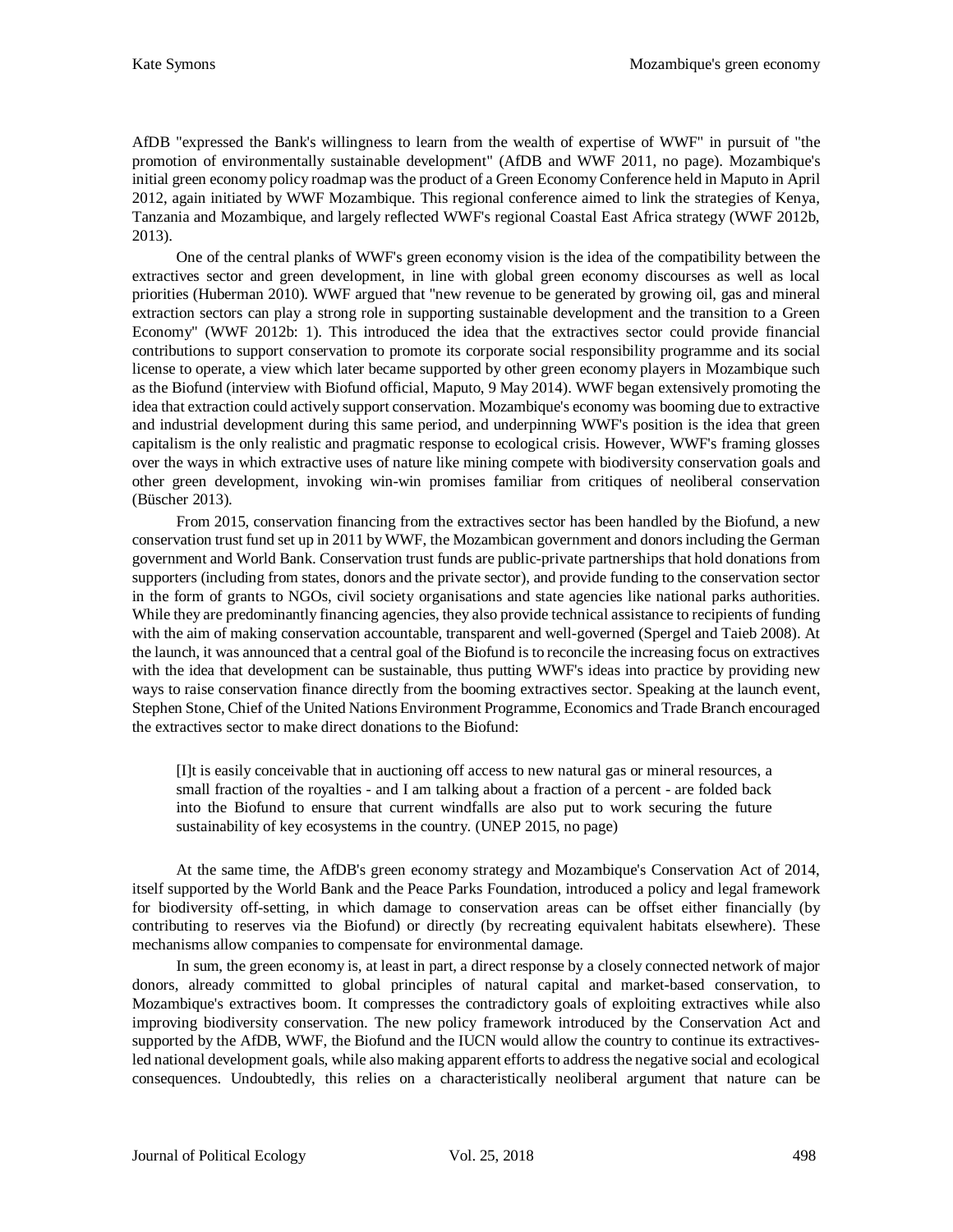conceptualized as fungible across time and space, adding weight to readings of green economies as mere tokenistic policy-making which provide ideological cover for "'business as usual' capitalism" (Büscher and Fletcher 2015: 273; Sullivan 2017). The green economy is thus especially appealing as it helps donors and elites deal with several pressing questions of extraction, nature conservation, economic development.

However, while assemblages are contingently held together by political need and agreement, they also contain contradiction and friction. With this in mind, I now discuss contradictory uses of green economy ideas. I return to the proposed Techobanine port to explain how green economy ideas are being used to pursue conservation claims which are at odds with the overall green economy strategy of making extraction and conservation compatible.

#### *The Techobanine port and the PPMR: contesting extractives*

Many in Mozambique's conservation communities view the growing extractive sector as a major challenge. This was evidenced by several conversations that I had at the Conservation Policy Workshop in Maputo in April 2014. These were with conservationists including reserve management from the country's various land and marine parks, researchers from the Universidade Eduardo Mondlane and representatives from small NGOs, alongside international donors with an interest in conservation (particularly the IUCN and USAID). However, there are differences in how these groups have responded. Whereas large donors such as WWF, USAID and the IUCN are developing policies around green neoliberalism and biodiversity offsetting as discussed above, other conservationists take a more directly oppositional stance to the green economy even as they share a broader positional space with these donors. Actors engaged in the day-to-day business of conservation as reserve managers, researchers, and in smaller NGO or civil society organizations actors are skeptical of the Mozambican government's commitment to conservation, and feel their interests, which focus on habitat protection and monitoring, species-specific protection and monitoring, poaching and security, and climate change are not taken seriously by the Frelimo government. Where their views diverge is that they feel more free to take a directly oppositional stance to the extractives sector. One activist with a civil society organization suggested that officials do not see a direct benefit from making laws to protect marine environments, but are prepared to make life very easy for extractive companies (interview with Mozambican conservation activist 2, 30 April 2014, Inhambane). An interaction at the Conservation Policy workshop between a senior Frelimo official and attendees illustrates the divergent priorities between this group and some actors in the government. A government official gave a keynote speech on behalf of ANAC which was intended to address the conference's broader interest of conservation policy. However, the speech focused on the need to boost the number and wages of park rangers and to increase the number of tourist beds to increase economic growth. This was considered by almost the entire audience to be completely out-of-step with their concerns about habitat destruction, and his speech was roundly condemned.<sup>[3](#page-11-0)</sup> Privately, several informants revealed their opinion that this person, despite holding a senior role in conservation did not care about biodiversity and was ignorant of the threats it faced, caring only about business concerns. My subsequent fieldwork reinforced that these views are shared by conservationists engaged in the day-to-day business of conservation as reserve managers, researchers, and in smaller NGO or civil society organizations. They do not trust the Frelimo government and feel it generally does not take their concerns seriously, they believe the government is primarily interested in extraction and industrial growth, and they are concerned that these activities directly threaten their work.

The case of Techobanine port that I introduced in section 2 illustrates the ambiguous position of green economy ideas among Mozambique's conservation community. The PPMR's reserve management in particular believe that the vision that the port represents is at total odds with any sort of ecologically positive future for the reserve, and they are supported in this by the Peace Parks Foundation. The port has been the subject of onand-off rumors since 2010 with various announcements from the government and industry, though few formal

<span id="page-11-0"></span><sup>&</sup>lt;sup>3</sup> The same official highlighted the privileged, Western and white characteristics of many conservation researchers, and claimed conservationists are preoccupied with trivial issues and rare creatures which are of little practical developmental benefit (interview with Frelimo minister, Maputo, 15 May 2014; observations at Conservation Science in Mozambique workshop, April 22-24 2014, Maputo).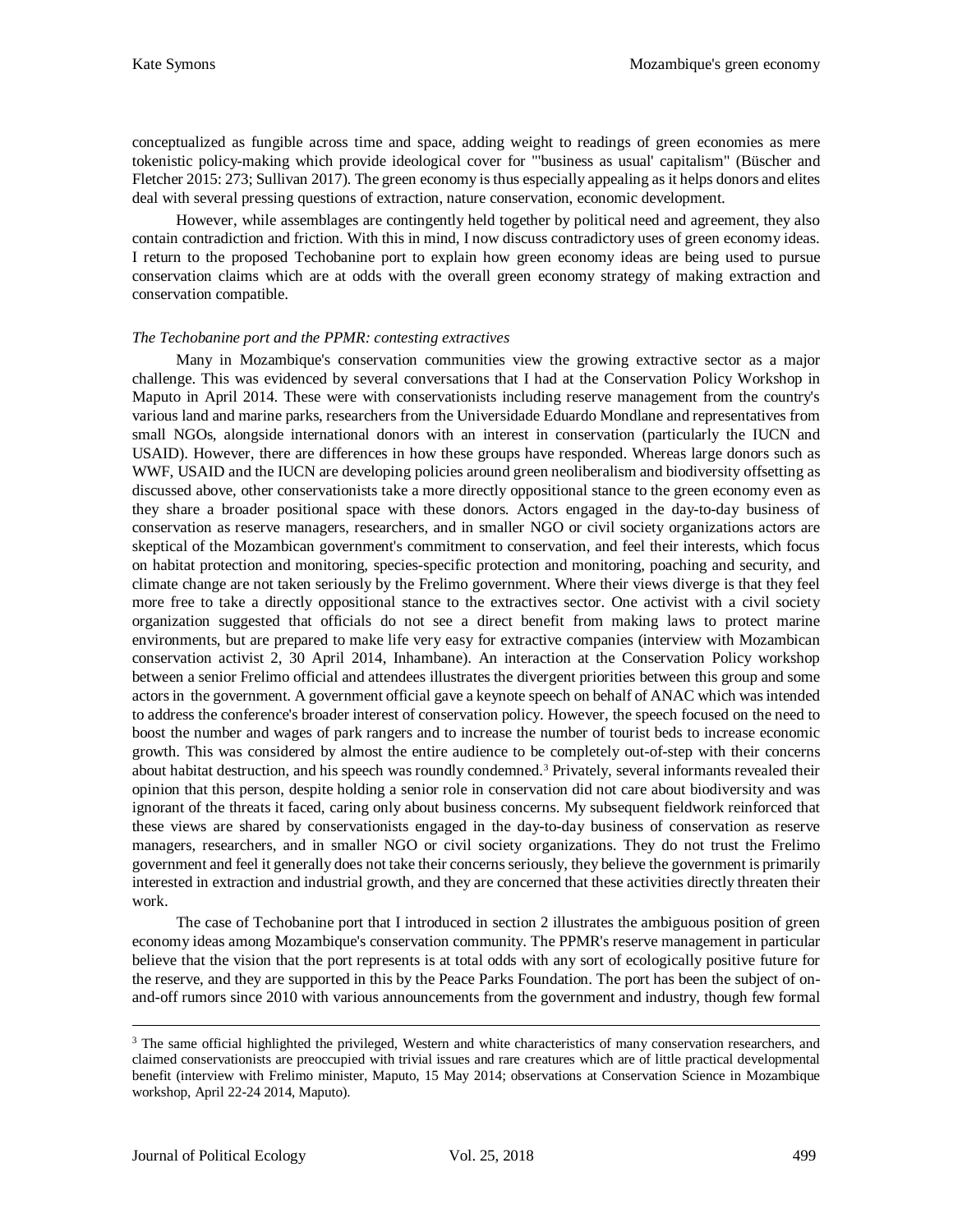plans or processes exist despite a recent round of media announcements in April 2018 (the port has not had a formal Environmental Impact Assessment, for example). One iteration of the proposals is shown in Figure 2, which positions the port complex (thought to also include luxury sports, retail and housing) in the center of the sanctuary part of the reserve, in what one conservationist called "the biggest and the most important coral reef in southern Mozambique" (interview with PPMR official, 9 October 2013).



Figure 2: Map of PPMR showing possible location of Techobanine Port Complex. Map designed by Brian Mather.

On paper, the development of a port complex conflicts with the current TFCA land designation as well as with the broader sustainable development goals of the reserve. However, the legal framework protecting the PPMR contains a potential conflict between the proposed port and the TFCA designation, and Mozambique's current land disputes are instructive for understanding how this conflict might play out in the PPMR. All land in Mozambique is owned by the state, and land rights are granted to companies, collectives, organizations or individuals under a DUAT (*Direito de Uso e Aproveitamento da Terra*, right to use and benefit from the land) (Article 10, Mozambique Land Law, No. 19/97). Article 7 of the Land Law considers conservation areas "total protection zones", the highest level of protection. Moreover, TFCA designations in Mozambique are agreed by the Council of Ministers, again a level of political decision-making which ensures the designations supersede any prior land claims in the area (PPMR 2009: 3). However, in 2014, the Mining Law was revised to establish that economic activities, especially gas and mining, take priority over other land uses where there is economic benefit to the nation (Article 12 and Article 2, Law No. 20/2003, Decree June 2014). While the potential conflict between these articles have not been tested, it is notable that extractive activities have started to take priority over other rights which are also supposed to be highly protected in Mozambique's Land Law, notably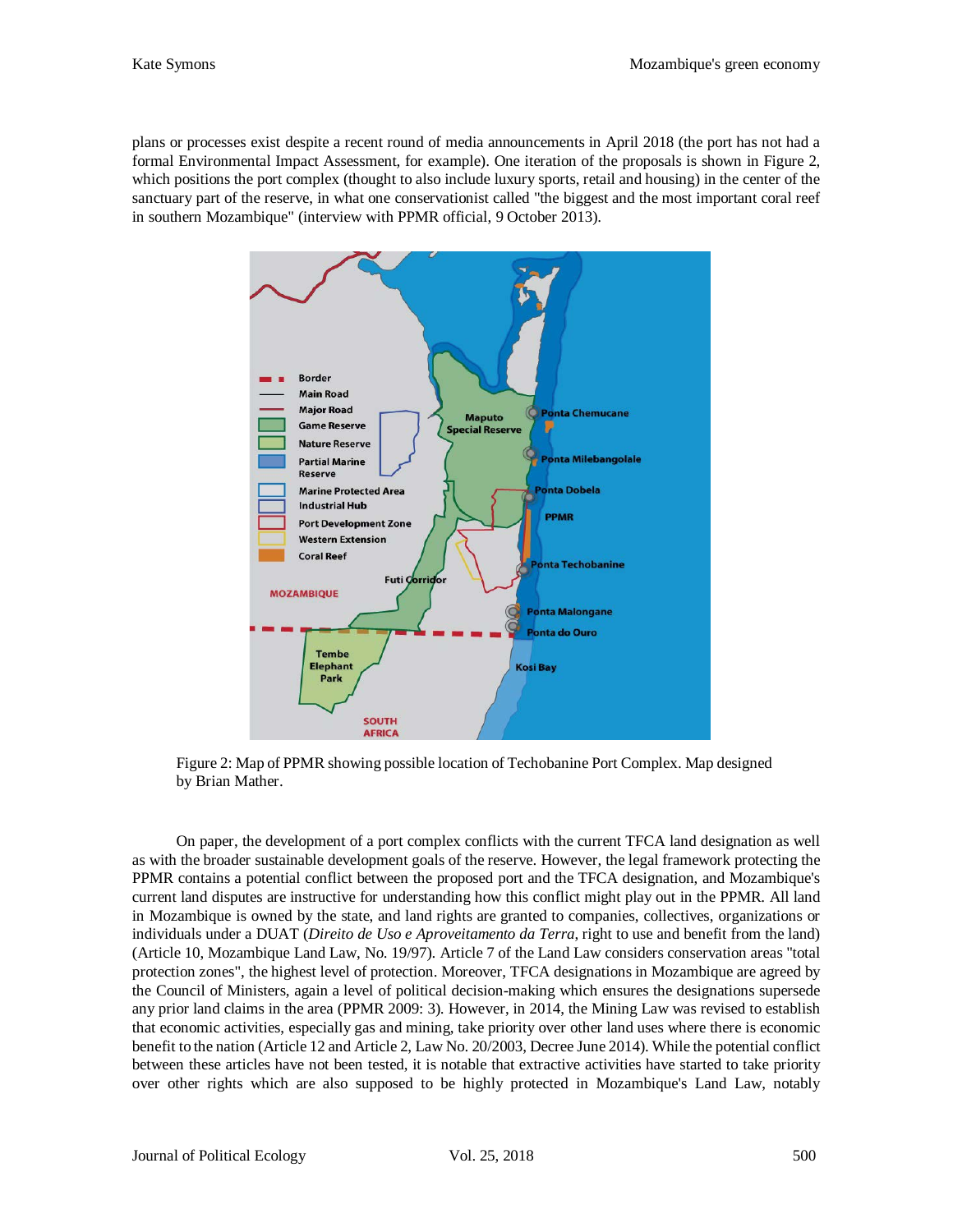community land DUATs (Symons 2016). Several informants suggested that Frelimo's focus on extraction at all costs, evidenced in many areas throughout Mozambique, might start to impact conservation protection. It seems likely that if valuable resources were discovered in a conservation area the government may seek to change the designation to enable exploitation. In this vein, it is certainly a possibility that the designation of the existing TFCA could be compromised to accommodate a coal port.

Crucially, it is within this context, defined by uncertainty, lack of trust in Government decision-making and evidence of the pursuit of extraction regardless of environmental costs that supporters of reserves like the PPMR have been negotiating and operating. Consequently, they have themselves engaged in lobbying and political maneuvering to achieve their goals. The idea of a development vision which protects nature through conservation-led tourism is powerful currency in some Frelimo circles, particularly the Ministry for Tourism, providing useful tools that can be used to achieve political goals (interview with former Frelimo minister, April 2014). This new political currency was seized upon by supporters of the PPMR, who lobbied members of the Mozambican Council of Ministers (some of whom are well-known supporters of conservation-led tourism, evidenced by their approval of Peace Parks and reserves throughout the country) to approve the reserve as a UNESCO World Heritage site. This lobbying was conducted throughout 2012 and 2013, and was conducted by reserve officials and the Peace Parks Foundation. The lobbying employed three related tactics which were described to me by a PPF consultant. **First**, the PPF sought out supportive elements in government (in this case, the Ministry of Tourism) and assisted them with preparing formal opposition to the port. The consultant described how he:

[Asked] the government whether we can support them with independent studies to determine the ecological impact…… partnering with the government on certain studies on the technical side of this. So we are working with government to give them independent, peer –reviewed studies [to counter those undertaken by the port]….. We can work on the nomination, we can work on the current protection, in the presence of a threat, and we address the threat in the context of that. And also working in the trans frontier context of there's a world heritage site on the south African side linking in, and they are being looked at and addressed collectively. So that is our official position. (Interview with PPF consultant, October 2013)

The strategy for formal opposition was to push along a World Heritage designation to link the PPRM with iSimangaliso marine reserve in South Africa which (theoretically, at least) prevents the port, since UNESCO sites must be kept free of extractive uses.

The **second** line was to demonstrate to government the economic and social value of TFCA programmes in Mozambique. The same informant stated that he communicated to members of MITUR the positive impacts of the PPMR, and the wider investment that the PPF had made in the Lubombo TFCA, suggesting this constituted a long-term alternative to the short-term goals of the port. The numbers that this informant communicated were very large; he suggested to government that the PPF's overall planned investment in Mozambique was US\$870m, compared to US\$600m for the Techobanine project across three countries.

The **third** message was to frame TFCAs as a sustainable and long-term form of regional economic cooperation through tourism, which would eventually outstrip industrial growth as well as offering more smallscale and equitable economic benefits:

South Africa had very much the same problem with St Lucia coastal mining, and ……. the threat under Richers Bay Minerals. Coastal mining was a massive threat, and [promised] wonderful economics, but government took a decision and decided no, we'll go with the long term approach…… and in the long term it will be more beneficial through small employment, ……. so having this positive growth of tourism across a wide region actually generates more than one big visible impact. So governments, yes, are tempted to look at it [mining], but often by giving them alternatives and information you can actually take decisions in the right direction. (Interview with PPF consultant, October 2013)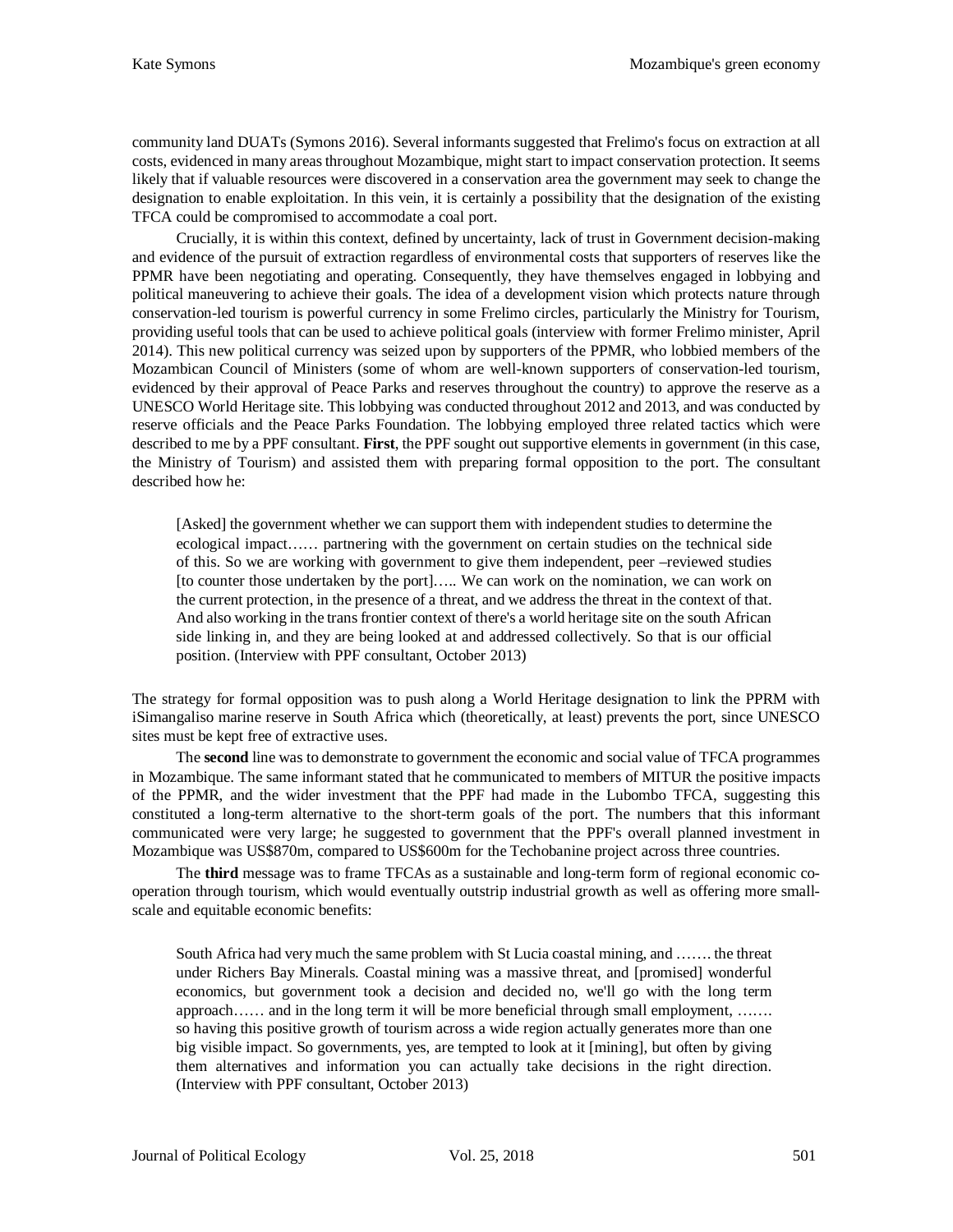Clearly, the Peace Parks Foundation and the reserve management of the PPMR in Mozambique used their own interpretation of green development reject extractives-led development and protect their vision of the PPMR's future. Indeed, they remain of the opinion that securing the future of the reserve depends on being able to demonstrate to Mozambique's government that the PPMR, and conservation in general, represents an economic gain for the country (telephone call with reserve management, January 2016).

So what to make of conservationist's pragmatic use of green development claims to successfully contest extractives-led industrial redevelopment in this case? Adams (2017) argues that one of the main purposes of green economy discourse is to provide conservation with political influence, in return for acquiescence to neoliberal principles of offsetting and accepting private sector financing. Isn't this precisely what was happening in this case? Undoubtedly, the PPMR's and the PPF's ability to link conservation with economic gains, which made conservation visible to the Frelimo government, are themselves underpinned by strategies which commodify nature. The PPF was able to draw on claims that its Peace Parks can provide regional development, and as such, represents a more 'sustainable' economic future than the short-term benefits of exporting coal.[4](#page-14-0) However, many of the same individuals were critical of the wider green economy agenda of mitigating extraction, and were pessimistic about whether damage to conservation areas could ever be offset, pointing to the uniqueness of Mozambique's conservation areas; and the risks inherent in giving extractives companies an almost free hand in where they operate. Their responses, which noted the unique and irreplaceable aspects of the PPMR, resonated with many of the same criticisms of nature financialization advanced by political ecologists. This is very far from the endorsement of the green economy by these conservation actors.

In sum, the green economy provided reserve management the means to contest extractives-led growth, even as they reworked those narratives through the promise of growth linked to tourism. This case shows that there are strategic political opportunities afforded by the emergence of a neoliberal development narrative which can be seized in ways which alter the original purpose of the discourse. The green economy is shaped by the specific material politics of Mozambique's resource frontiers, and is transformed from a global ecological modernization discourse to something more local.

# **5. Conclusions: the tangled politics of extraction and conservation**

This article has discussed the political processes which are shaping Mozambique's green economy. At an ideological and policy level, the green economy has been produced by a combination of factors: as a response to the growing resources boom, through wider shifts in regional economic co-operation, and through international ideas about neoliberal environmental governance. The introduction of the Biofund and the accompanying conservation offsetting regulation provide a way for extractives companies to offset their activities, and to enhance their reputation through funding conservation projects. This has offered a narrative through which conservation actors such as WWF Mozambique can gain political influence, while simultaneously entangling other conservation actors such as reserve managers in the greenwashing of extractive capitalism when this position is far from their personal view on how conservation should proceed. Mozambique's green economy is thus intimately related to its extractives boom, serving as an attempted way to disguise the fundamental tension between Frelimo and private sector elites' ambitions to further exploit nature, and the need to preserve the natural world as a means to support societal and environmental wellbeing (often pressured by donors). Green economy ideas around conservation financing in particular have been extensively promoted through major NGO and international development institutions, particularly WWF Mozambique, the World Bank, the IUCN and the AfDB. Through this process, Mozambique's green economy aims to directly address the contradictions of the extractives sector, and has consequently been welcomed by elites in particular government departments whose agendas are broadly in line with those of major donors (especially the Ministry for Tourism). This case adds to scholarship that views the green economy as an effort to disguise and offset the

<span id="page-14-0"></span> <sup>4</sup> I acknowledge here that the PPF's activities in southern Africa have been extensively critiqued, and I certainly do not wish to downplay the extent to which the PPF entrenches further nature commodification and has been linked to local dispossessions (Büscher 2013; Symons 2017). Indeed, the neoliberalisation of conservation through the PPF formed a significant aspect of my own research in the region. However, in this article I am concerned with the complex and sometimes ambiguous ways in which green economy discourses are mobilized.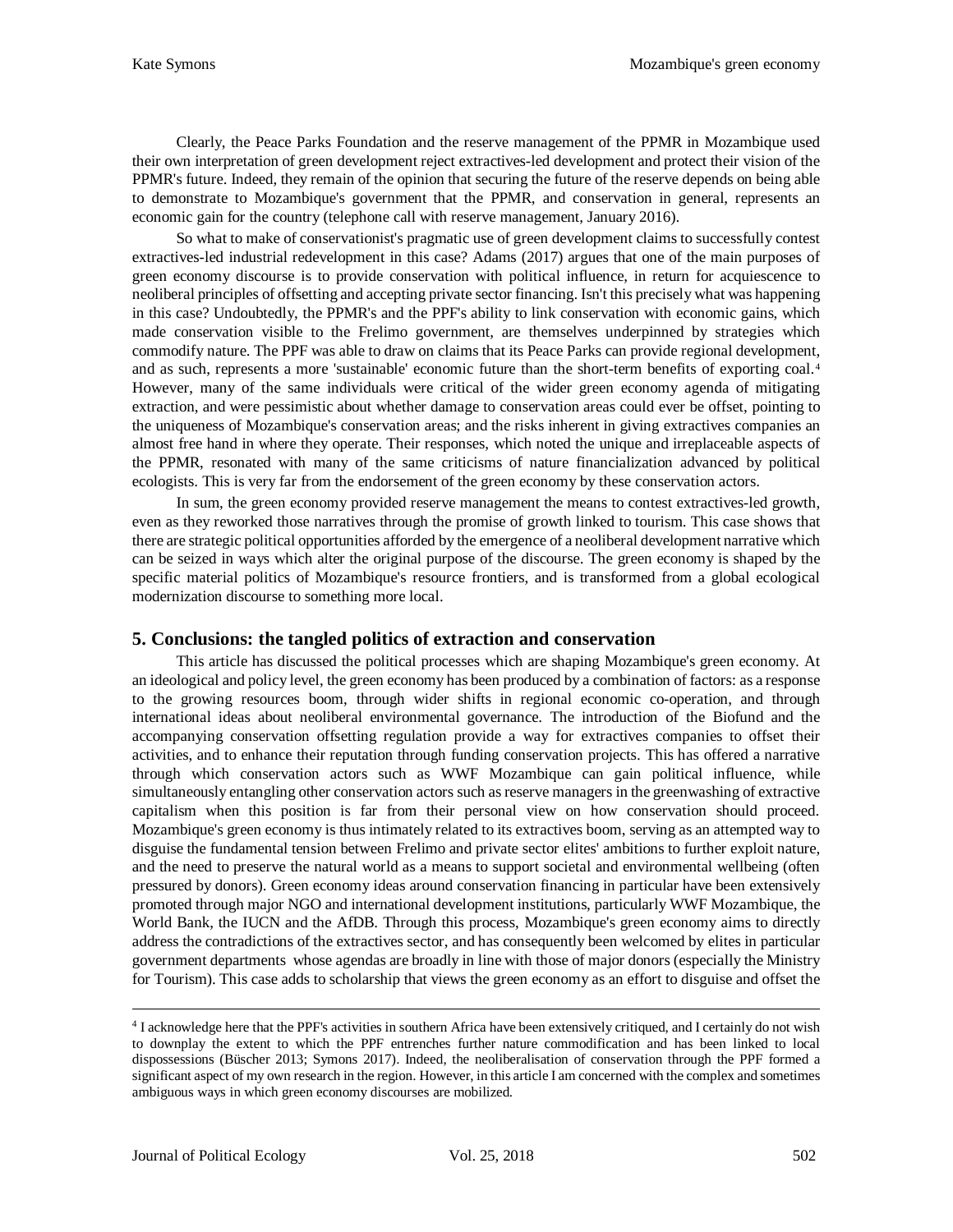increasing crisis-ridden modes of capitalist production; "a 'pre-emptive strike' precluding any possible chance for the development of sane, animated nature–society engagements" (Büscher and Fletcher 2015: 293).

However, I have also demonstrated that it is important to add nuance to this conclusion. I have shown that Mozambique's green economy aims to substantively reshape current development ideas by suggesting stateled investment in projects and pubic infrastructure, along with fiscal measures to encourage 'green' investment. It is consequently mobilized to provide a vision of a 'new' Mozambique which is explicitly contrasted against 'old' practices of corrupt dealings, private gain, and extraction at all costs (such as those identified with the port). In these aspects, Mozambique's green economy can also be read as a kind of green new deal or 'fourth way neoliberalism' which acknowledges that unfettered markets cause social and ecological problems, and that seeks to redress concern in Mozambique over uneven development though providing major public spending projects. As such, ideological and political debates about the changing role of the state, and about the course that development should take in Mozambique are played out through debates over the green economy. The green economy revives post-independence visions of the state-driven transformation of Mozambique through largescale projects, and, opportunistically, sees the extractives boom as a way of financing such investment, justified under a green development banner. This is, I have suggested, a departure from the neoliberal orthodoxy associated with the green economy, and advocates a change in economic doctrine to emphasize fiscal policy to control ecologically harmful industries, along with large-scale government and private investment into projects and infrastructure.

Through following the debate around Techobanine Port, I have also explored how those who oppose greater degradation through extractive-based exploitation find it beneficial to adopt green capitalist ideas in order to participate in negotiations with the state. Specifically, this strategy has been used by the PPMR reserve management. Situating the PPMR within their own interpretation of green growth, and seeking powerful allies such as the Peace Parks Foundation has enabled them to possibly secure the reserve's future against what the management characterizes as an existential threat driven by a combination of a focus on extraction at all costs, and a mode of political conduct characterized by private gain and elitist development. In this specific scenario, green development ideas may provide an important pragmatic option to oppose extraction and a means to pursue alternative visions of modernity than those of Frelimo's extractives-led development (though at the time of writing it is not clear which vision, the port or the marine reserve, will win out). The green economy thereby poses both threat and opportunity to those in Mozambique who take a stance against extractives-led development: a vision of conservation-led development may prove more appealing to the Frelimo government than a coal port, while at the same time, new legislation couched in green neoliberal terms may also provide for the construction of a port through offsetting. As a member of the reserve management team explained to me in a telephone call in January 2016, that both visions could eventually be described as 'green.'

Wholescale revisions of neoliberal policies and discourses of nature are not necessarily open to actors engaged in development and conservation on the ground. Instead, such actors seek to engage certain aspects of green development to achieve particular goals as afforded by the specific political-economic context. Their strategies may be out of step with political ecologists who advocate an oppositional stance towards neoliberal processes as the only means effective of contestation. The example of the Techobanine port thus foregrounds questions which are often sidelined in political ecology debate, but which appeared as a central concern for many of the people I met in Mozambique:

- How should conservationists navigate a political economy which increasingly accepts the premise of green capitalism?
- Should they resist any attempt to draw nature into the market, or should they strategically engage with such discourses to get what they want?

These questions are currently outside the considerations of political ecology scholarship, which focusses on critiquing nature commodification, but often sidesteps the complex dilemmas which arise between uses and effects of different, yet related commodification strategies.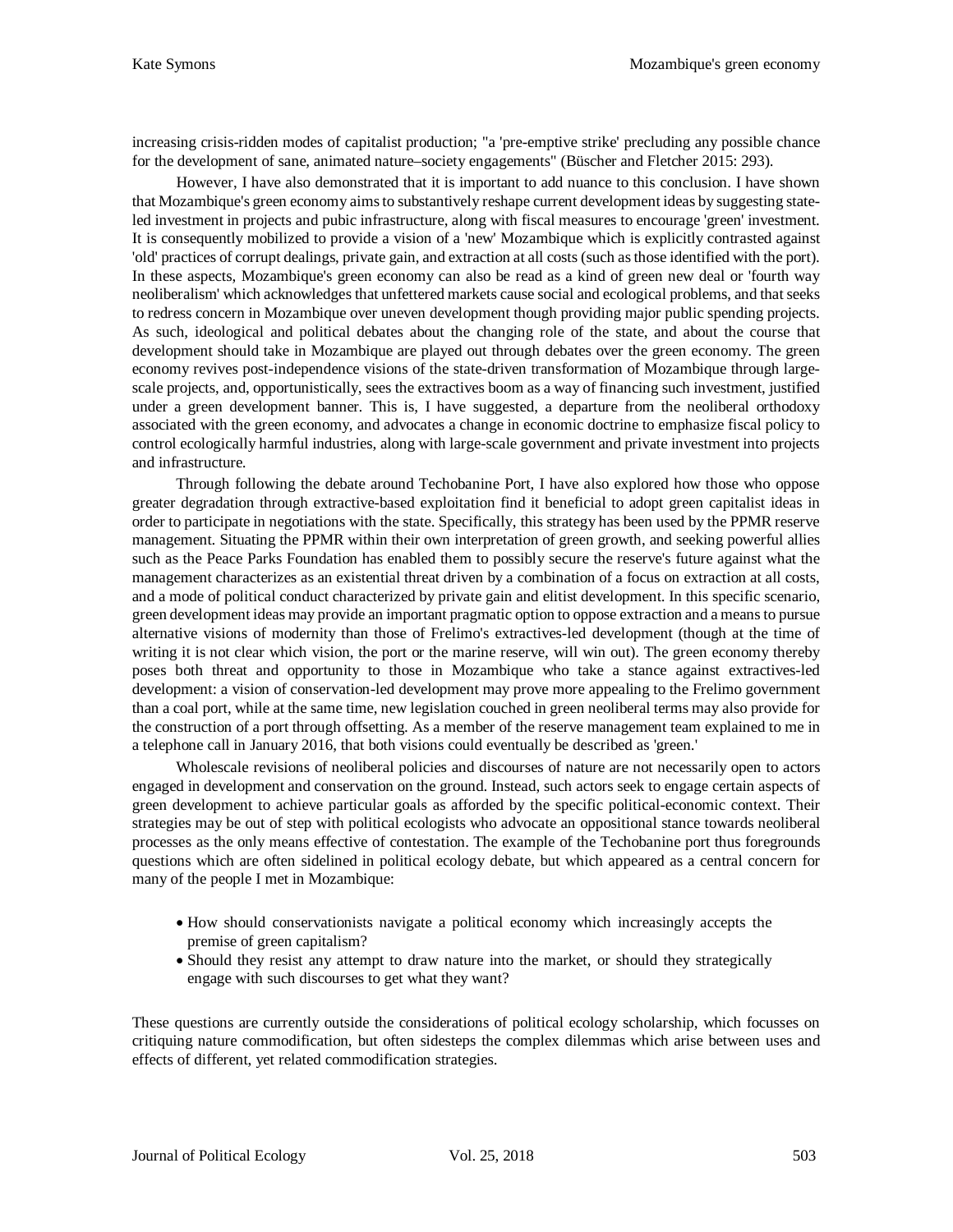In this account I have shown how the green economy appears in Mozambican political life at a time of contestation between opposing agendas of biodiversity conservation and ramped-up extractivism, and how it is mobilized to serve multiple agendas. I have foregrounded how the green economy is linked with Mozambique's post-independence political economy and different visions for national development, and explored how green economy ideas are mobilized to meet particular goals that are shaped by specific political dilemmas. This account of Mozambique's green economy thus attempts to complicate the normative certainties of the neoliberal nature critique of green economies. Rich, context-specific political ecologies are vital to move beyond analyses which draw conclusions based on the production of green economy discourse at a discursive level, and that move towards nuanced accounts of the positionality and role of different actors in relation to 'the' green economy.

### **References**

- Abrahamsson, H. and Nilsson, A. 1995. *Mozambique, the troubled transition: from socialist construction to free market capitalism*. London: Zed Books.
- Adams, W.M. 2017. [Sleeping with the enemy? Biodiversity conservation, corporations and the green economy.](http://dx.doi.org/10.2458/v24i1.20804) *Journal of Political Ecology* 24: 244-257.
- AfDB. 2015. *[Transition towards green growth in Mozambique: policy review and recommendations for action](http://www.afdb.org/fileadmin/uploads/afdb/Documents/Generic-Documents/Transition_Towards_Green_Growth_in_Mozambique_-_Policy_Review_and_Recommendations_for_Action.pdf)*. Cote D'Ivoire: African Development Bank.
- AfDB and WWF. 2011. Partnering to promote [Green Economy and sustainable development in Africa.](http://www.afdb.org/en/news-and-events/article/afdb-and-wwf-partnering-to-promote-green-economy-and-sustainable-development-in-africa-8273/) Press statement 13/07/2011
- Bakker, K. 2009. Neoliberal nature, ecological fixes, and the pitfalls of comparative research. *Environment and Planning A* 41(8): 1781-1787.
- Bakker, K. 2010. The limits of 'neoliberal natures': debating green neoliberalism. *Progress in Human Geography* 34(6) 715-735.
- Bina, O. 2013. The green economy and sustainable development: an uneasy balance? *Environment and Planning C: Government and Policy* 31(6): 1023-1047.
- Blanco Armas, E., E. Gratcheva, D. Pevzner and N. Sharma. 2014. *[Generating sustainable wealth from](http://documents.worldbank.org/curated/en/2014/01/19263605/generating-sustainable-wealth-mozambiques-natural-resource-boom)  [Mozambique's natural resource boom](http://documents.worldbank.org/curated/en/2014/01/19263605/generating-sustainable-wealth-mozambiques-natural-resource-boom)*. Washington, DC: World Bank Group.
- Brand, U. 2009. Environmental crises and the ambiguous postneoliberalising of nature. *Development Dialogue* 51: 103–118.
- Brenner, N., J. Peck and N. Theodore. 2010. Variegated neoliberalization: geographies, modalities, pathways. *Global Networks* 10(2): 182-222.
- Brundtland, G. *et. al*. 1987. *[Our common future](http://www.un-documents.net/our-common-future.pdf)*. Geneva: World Commission on Environment and Development. (the 'Brundtland report')
- Büscher, B. 2013. *Transforming the frontier: peace parks and the politics of neoliberal conservation in southern Africa.* Durham: Duke University Press.
- Büscher, B. and V. Davidov. (eds.). 2013. *The ecotourism-extraction nexus: political economies and rural realities of (un)comfortable bedfellows*. London: Routledge.
- Büscher, B., S. Sullivan, K. Neves, J. Igoe and D. Brockington. 2012. [Towards a synthesized critique of](https://brambuscher.files.wordpress.com/2011/01/bc3bcscher-et-al-synthesized-critique-cns-final.pdf)  [neoliberal biodiversity conservation.](https://brambuscher.files.wordpress.com/2011/01/bc3bcscher-et-al-synthesized-critique-cns-final.pdf) *Capitalism Nature Socialism* 23(2): 4-30.
- Büscher, B. and R. Fletcher. 2015. [Accumulation by conservation.](https://brambuscher.files.wordpress.com/2011/01/bucc88scherfletcher-accumulation-by-conservation-npe-2014.pdf) *New Political Economy* 20: 273-298.
- Buseth, J.T. 2017. The green economy in Tanzania: from global discourses to institutionalization. *Geoforum* 86: 42-52.
- Castel-Branco, C.N. 2014. Growth, capital accumulation and economic porosity in Mozambique: social losses, private gains. *Review of African Political Economy* 41(sup1): 26-48.
- Castree, N. 2008. Neoliberalising nature: the logics of deregulation and reregulation. *Environment and Planning A* 40(1): 131-152.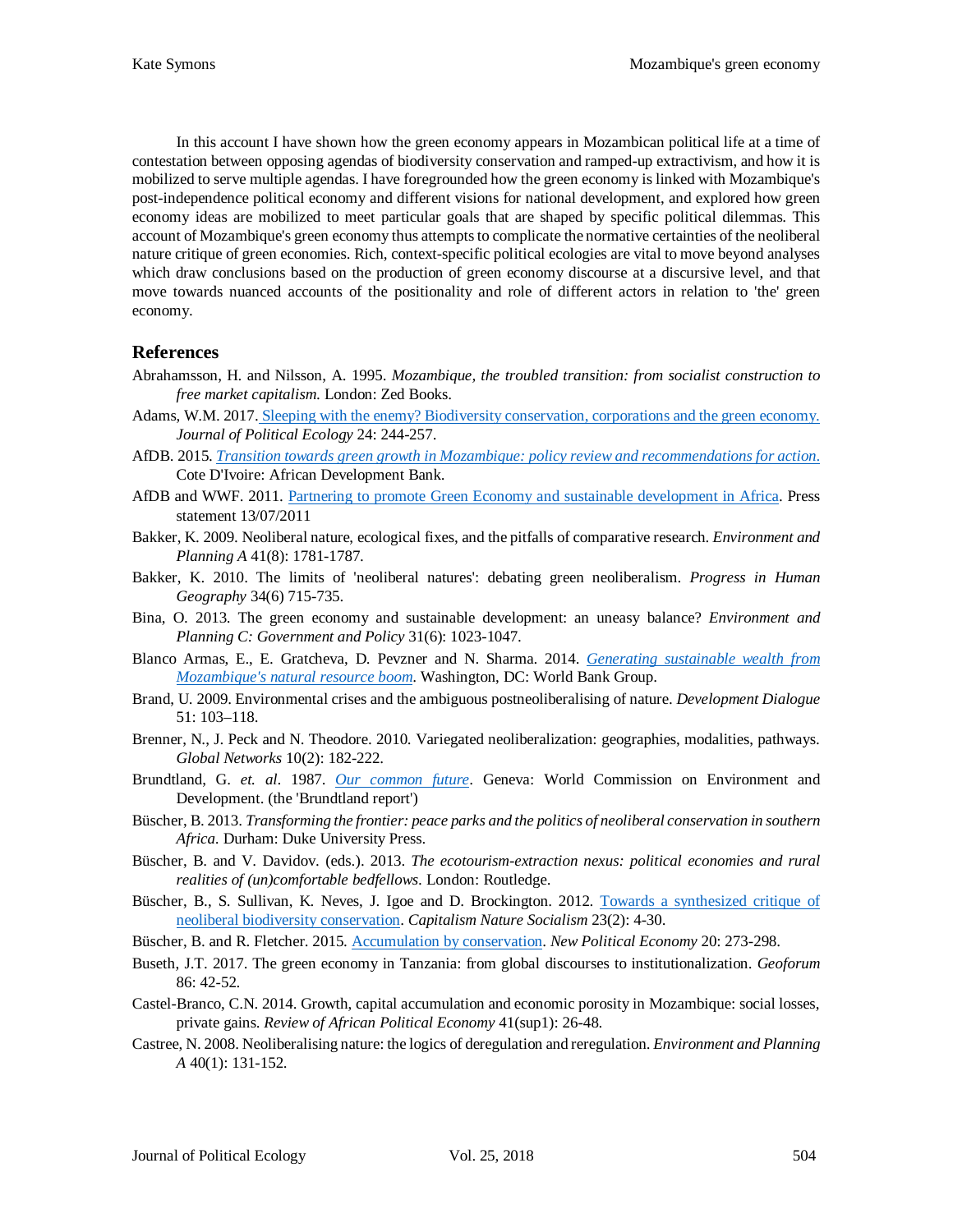- Cavanagh, C.J. and T.A. Benjaminsen. 2017. [Political ecology, variegated green economies, and the foreclosure](https://journals.uair.arizona.edu/index.php/JPE/article/view/20800)  [of alternative sustainabilities.](https://journals.uair.arizona.edu/index.php/JPE/article/view/20800) *Journal of Political Ecology* 24: 200-341.
- Club of Mozambique. 20 April 2013. Concession awarded for construction of Techobanine port. Available at: [http://www.clubofmozambique.com/solutions1/sectionnews.php?secao=business&id=28370&tipo=on](http://www.clubofmozambique.com/solutions1/sectionnews.php?secao=business&id=28370&tipo=one) [e](http://www.clubofmozambique.com/solutions1/sectionnews.php?secao=business&id=28370&tipo=one) (accessed 19 September 2017.
- Club of Mozambique. 25 May 2016. Botswana plans to share construction costs of Techobanine port in Mozambique. Available at: [http://clubofmozambique.com/news/botswana-plans-to-share-construction](http://clubofmozambique.com/news/botswana-plans-to-share-construction-costs-of-techobanine-port-in-mozambique/)[costs-of-techobanine-port-in-mozambique/](http://clubofmozambique.com/news/botswana-plans-to-share-construction-costs-of-techobanine-port-in-mozambique/) (accessed 19 September 2017).
- Club of Mozambique, 16 April 2018. Botswana, Zimbabwe forge ahead with US\$600m rail project to Mozambique's Techobanine port. Available at: [http://clubofmozambique.com/news/botswana](http://clubofmozambique.com/news/botswana-zimbabwe-forge-ahead-with-us600m-rail-project-to-mozambiques-techobanine-port/)[zimbabwe-forge-ahead-with-us600m-rail-project-to-mozambiques-techobanine-port/](http://clubofmozambique.com/news/botswana-zimbabwe-forge-ahead-with-us600m-rail-project-to-mozambiques-techobanine-port/) (accessed 13 September 2018).
- Corson, C., K.I. MacDonald and B. Neimark. 2013. Grabbing "green": markets, environmental governance and the materialization of natural capital. *Human Geography* 6(1): 1-15.
- Davidson, S. 2012. The insuperable imperative: a critique of the ecologically modernizing state. *Capitalism Nature Socialism* 23(2): 31-50.
- Death, C. 2014. The green economy in South Africa: global discourses and local politics. *Politikon* 41(1): 1- 22.
- Fairhead, J., M. Leach and I. Scoones. 2012. Green grabbing: a new appropriation of nature? *Journal of Peasant Studies* 39(2): 237-261.
- Ferguson, J. 2010. The uses of neoliberalism. *Antipode* 41(s1): 166-184.
- Ferguson, J. 2015. *Give a man a fish: reflections on the new politics of distribution*. Durham: Duke University Press.
- Ferguson, P. 2015. The green economy agenda: business as usual or transformational discourse? *Environmental Politics* 24(1): 17-37.
- Government of Mozambique, Land Law 1997 Law no. 19/97 of 1 October
- Government of Mozambique, Mining Law 2003, Decree 28/2003 of June 17, 2014.
- Government of Mozambique 2012a. Towards a Green Economy: Roadmap for a Green Economy in Mozambique. Accelerating sustainable economic, social, and environmental development, June 7, 2012. Maputo.
- Government of Mozambique 2012b. Mozambique emerges as a Green Economy at Rio+20. Press statement available at: and a state at a state at a state at a state at a state at a state at a state at a state at a st

[http://static1.1.sqspcdn.com/static/f/1058662/19736235/1344262747443/rio20\\_mozambiquegreenecon](http://static1.1.sqspcdn.com/static/f/1058662/19736235/1344262747443/rio20_mozambiquegreeneconomy.pdf?token=2cAjRQR%2BNiCGdKBkKQuVc7BczRA%3D) [omy.pdf?token=2cAjRQR%2BNiCGdKBkKQuVc7BczRA%3D](http://static1.1.sqspcdn.com/static/f/1058662/19736235/1344262747443/rio20_mozambiquegreeneconomy.pdf?token=2cAjRQR%2BNiCGdKBkKQuVc7BczRA%3D) (accessed 10 August 2016).

Government of Mozambique, Conservation Areas Law. 16/2014 of the 20th of June.

- Hanlon, J. and T. Smart. 2008. *Do bicycles equal development in Mozambique?* Oxford: James Currey.
- Hanlon, J. 2016. 9 June 2016. Mozambique: hoping 'something will turn up'. AllAfrica.com. Available at <http://allafrica.com/stories/201606131636.html> (accessed 17 June 2016).
- Harvey, D. 2005. *[A brief history of neoliberalism.](http://www.cmecc.com/uploads/%E8%AF%BE%E6%9C%AC%E5%92%8C%E8%AE%BA%E6%96%87/%5B9%5D%5B%E5%A4%A7%E5%8D%AB%E5%93%88%E7%BB%B4%5D.David.Harvey.(2005).A.Brief.History.of.Neoliberalism.pdf)* Oxford: Oxford University Press.
- Huberman, D. 2010. *[A guidebook for IUCN's thematic programme area on greening the world economy](https://cmsdata.iucn.org/downloads/green_economy_guidebook_august_2010_1.pdf)  [\(TPA5\).](https://cmsdata.iucn.org/downloads/green_economy_guidebook_august_2010_1.pdf)* Gland: IUCN.
- Kirshner, J. and M. Power. 2015. Mining and extractive urbanism: postdevelopment in a Mozambican boomtown. *Geoforum* 61: 67-78.
- Li, T.M. 2007. [Practices of assemblage and community forest management.](https://tspace.library.utoronto.ca/bitstream/1807/67586/1/practices-of-assemblage.pdf) *Economy and Society* 36(2): 263- 293.
- Li, T.M. 2014. [What is land? Assembling a resource for global investment.](https://tspace.library.utoronto.ca/bitstream/1807/67829/1/what-is-land.pdf) *Transactions of the Institute of British Geographers* 39(4): 589-602.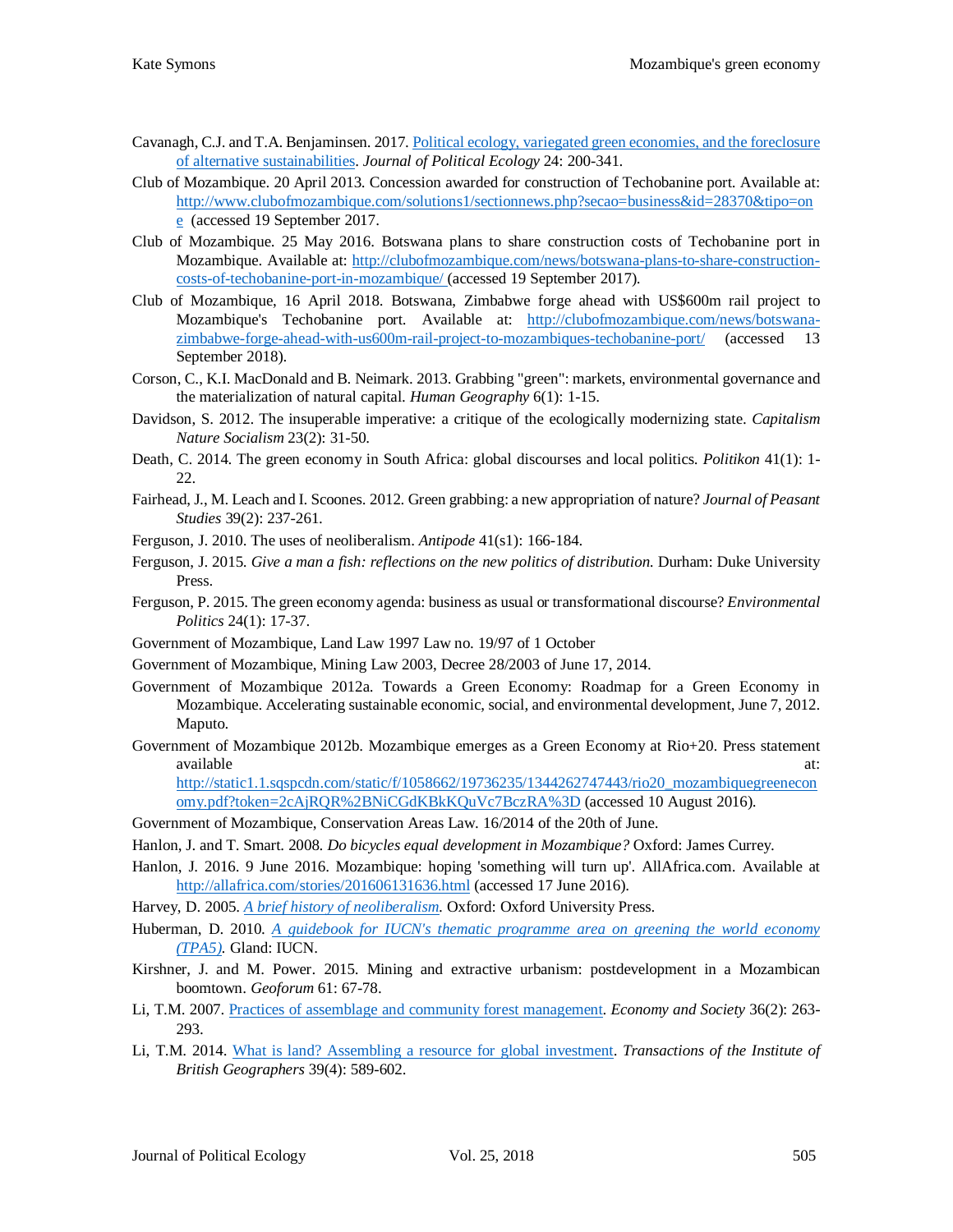- MacauHub.com. 2016. Botswana, Mozambique and Zimbabwe plan to build railway. Available at: [http://www.macauhub.com.mo/en/2016/09/05/botswana-mozambique-and-zimbabwe-plan-to-build](http://www.macauhub.com.mo/en/2016/09/05/botswana-mozambique-and-zimbabwe-plan-to-build-railway/)[railway/](http://www.macauhub.com.mo/en/2016/09/05/botswana-mozambique-and-zimbabwe-plan-to-build-railway/) (accessed 12 October 2016).
- Mondlane, E. 1969. *The struggle for Mozambique*. Baltimore: Penguin Books.
- Moore, J.W. 2015. *Capitalism in the web of life*. London: Verso Books.
- Nhamo, G. 2013. [Green economy readiness in South Africa: a](http://uir.unisa.ac.za/bitstream/handle/10500/18516/Green%20economy%20readiness%20in%20South%20Africa.%20A%20Focus%20on%20the%20national%20sphere%20of%20government.pdf?sequence=3&isAllowed=y) focus on the national sphere of government. *International Journal of African Renaissance Studies* 8(1): 115-142.
- OECD. 2011. *[Towards Green Growth](http://www.oecd.org/env/towards-green-growth-9789264111318-en.htm)*. Paris: OECD Publishing.
- Peck, J. 2010. *Constructions of neoliberal reason*. Oxford: Oxford University Press.
- Ramesh, M. and N.D. Rai. 2017. Trading on conservation: a marine protected area as an ecological fix. *Marine Policy* 82: 25-31.
- Resnick, D., F. Tarp and J. Thurlow. 2012. The political economy of green growth: cases from Southern Africa. *Public Administration and Development* 32(3): 215-228.
- Siamanta, Z.C. 2017. [Building a green economy of low carbon: the Greek post-crisis experience of](http://dx.doi.org/10.2458/v24i1.20806)  [photovoltaics and financial'](http://dx.doi.org/10.2458/v24i1.20806) green grabbing'. *Journal of Political Ecology* 24: 258-276.
- Sidaway, J.D. and M. Power. 1995. Socio-spatial transformations in the 'post-socialist' periphery: the case of Maputo, Mozambique. *Environment and Planning A* 27(9): 1463-1491.
- Southern Times. 2018. Bots, Zim forge ahead with US\$600m rail project. 13 April 2018. Available at: <https://southerntimesafrica.com/site/news/bots-zim-forge-ahead-with-us600m-rail-project> (accessed 22 September 2018)
- Spergel, B. and P. Taieb. (eds.). 2008. Rapid review of conservation trust funds. Available at <http://imap.cciforum.org/pdfs/Rapid%20Review%20CTFs%20May%2008%20Final.pdf> (accessed 22 September 2017)
- Sullivan, S. 2017. [What's ontology got to do with it? On nature and knowledge in a political ecology of](http://dx.doi.org/10.2458/v24i1.20802) the ['green economy'.](http://dx.doi.org/10.2458/v24i1.20802) *Journal of Political Ecology* 24: 217-242.
- Symons, K. 2016. Transnational spaces, hybrid governance and civil society contestation in Mozambique's gas boom. *The Extractive Industries and Society* 3(1): 149-159.
- Symons, K. 2017[. Trans-frontier conservation and the neoliberalisation of nature: the case of the Ponta do Ouro](https://www.era.lib.ed.ac.uk/handle/1842/29579)  [Partial Marine Reserve, Mozambique.](https://www.era.lib.ed.ac.uk/handle/1842/29579) PhD dissertation. University of Edinburgh.
- The Telegraph (November 2014). The Minister, the Mine and the £1,300-an-hour Payday. (14 November 2014). Available at:

[http://www.telegraph.co.uk/news/worldnews/africaandindianocean/mozambique/11233343/The](http://www.telegraph.co.uk/news/worldnews/africaandindianocean/mozambique/11233343/The-minister-the-mine-and-the-1300-an-hour-payday.html)[minister-the-mine-and-the-1300-an-hour-payday.html](http://www.telegraph.co.uk/news/worldnews/africaandindianocean/mozambique/11233343/The-minister-the-mine-and-the-1300-an-hour-payday.html) (accessed 12 August 2016).

- Tsing, A. 2005. *Friction: an ethnography of global connection.* Princeton: Princeton University Press.
- UNEP. 2011. *Towards a green economy: pathways to sustainable development and poverty eradication*. Available at: <http://web.unep.org/greeneconomy/resources/green-economy-report> (accessed 22 September 2017).
- UNEP. 2015. Mozambique, the Biofund, and moving towards post-extractive economies: reflections on the nature of wealth - and the wealth of natures. A speech by Dr. Steven Stone, Chief of the United Nations Environment Programme, Economics and Trade Branch. 11 June 2015, Maputo. Available at: [https://www.unenvironment.org/news-and-stories/news/mozambique-biofund-and-moving-towards](https://www.unenvironment.org/news-and-stories/news/mozambique-biofund-and-moving-towards-post-extractive-economies-reflections-0)[post-extractive-economies-reflections-0](https://www.unenvironment.org/news-and-stories/news/mozambique-biofund-and-moving-towards-post-extractive-economies-reflections-0) (accessed 28 September 2018).
- Vines, A. 2013. *Mozambique's 20 years of peace at risk*? London: Chatham House.
- Vladimirova, V. 2017[. Politics of the green economy in Russia's European North.](http://dx.doi.org/10.2458/v24i1.20810) *Journal of Political Ecology* 24: 200-341.
- Walker, M.M. 2015. Producing Gorongosa: space and the environmental politics of degradation in [Mozambique.](http://www.conservationandsociety.org/article.asp?issn=0972-4923;year=2015;volume=13;issue=2;spage=129;epage=140;aulast=Walker) *Conservation and Society* 13(2): 129.